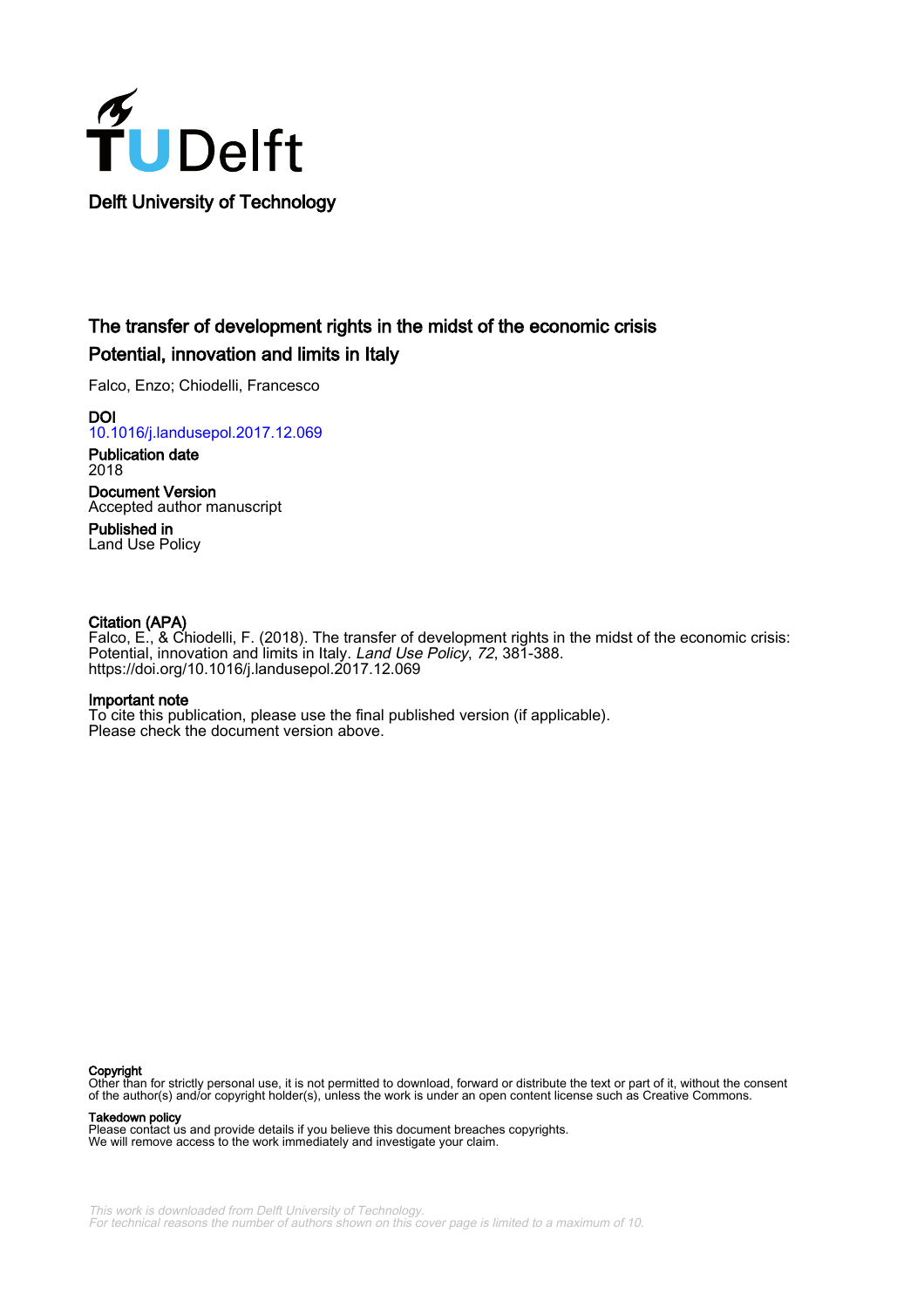# The transfer of development rights in the midst of the economic crisis: potential, innovation and limits in Italy

1. Enzo Falco<sup>a</sup>, Francesco Chiodelli<sup>b</sup>

a Department OTB - Research for the Built Environment, Faculty of Architecture and the Built Environment, TU Delft, Julianalaan 134, 2628 BL Delft, The Netherlands b Department of Social Sciences, Gran Sasso Science Institute, Viale F. Crispi 6, 67100 l'Aquila, Italy

# **1. Introduction: the gaps in the research on the transfer of development rights**

The concept of Transfer of Development Rights (TDR) has a long history and has been used around the world for several decades. The first applications date back to a New York zoning ordinance of 1916 (Giordano, 1987). However, it was in the 1960s and 1970s that the concept of transferable development rights was comprehensively formulated (Lloyd, 1961; see also Kaplowitz *et al.*, 2008) and debate on its applications gained momentum (see for instance: Carlo and Wright, 1977; Carmichael, 1974; Costonis, 1973; Gale, 1977; Rose, 1975; Woodbury, 1973). In the same years, the 'first-generation' TDR programs were implemented in the USA (Kaplowitz, 2008; Walls and McConnell, 2007). Following the first US experiences, TDR programs spread to other Western countries, such as France (Renard, 2007), the Netherlands (Janssen-Jansen, 2008), Germany (Henger and Bizer, 2010), Switzerland (Menghini *et al.*, 2015), Canada (Gabriel and Freeman, 1986) and Italy (see Section 2.2), as well as to Eastern countries such as China (Hin and Gan, 2013; Wang *et al.,* 2010; Zhu, 2004), South Korea (Cho, 2002), and Taiwan (Jin and Dai, 2010; Shih and Chang, 2016).

Nonetheless, nowadays "TDR is still considered 'innovative' and is not widely used" (Nelson *et al.*, 2012, p. 24) and, as sarcastically underlined by some scholars, over the years the number of articles written on TDR would have exceeded the number of TDR programs (Pizor, 1986). In fact, in many cases, TDR programs did not work properly and were not able to achieve their pre-set objectives (Juergensmeyer *et al.*, 1998; McConnell and Walls, 2009; Renard, 2007).

However, in our opinion, this picture does not fully consider the Italian context, where TDR programs have a relatively long and successful history. In Italy, an early example is the mechanism foreseen by the Turin land use plan of 1959 (Mengoli, 2012), but it is during the past two decades that TDR programs have become common praxis in many municipalities.<sup>1</sup>

<sup>1</sup>  <sup>1</sup> To be stressed is that, the diffusion of TDR practices across Italy varies, due also to reasons linked with regional planning legislations. At the time of writing, 14 out of 20 Italian regions make provisions for the use of some kind of TDR program.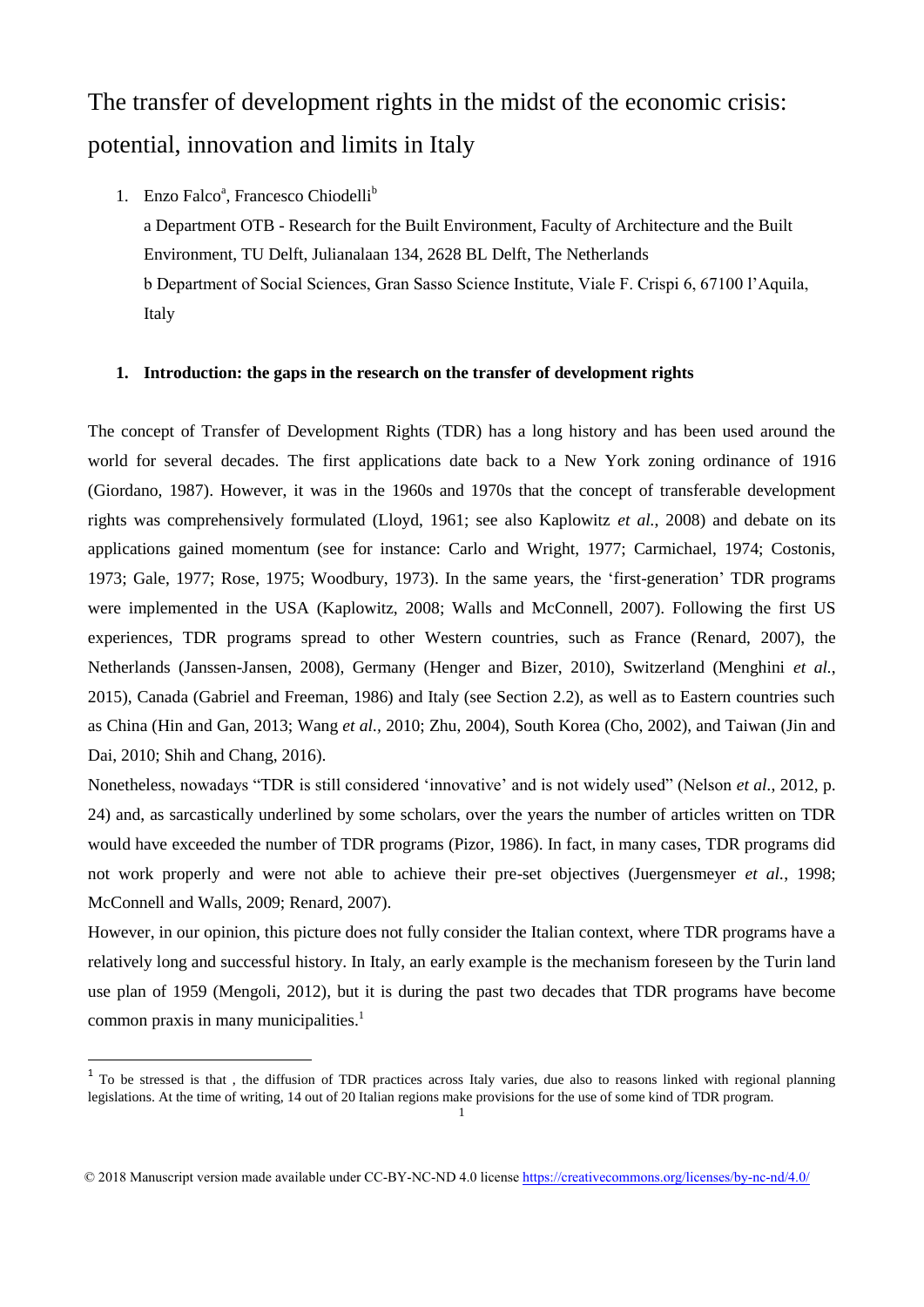Similarly to the US debate, the Italian literature on TDR is well developed and rich (to mention only some contributions: Camagni 2014; Chiodelli 2016; Colavitti and Serra, 2017; De Carli, 2012; Micelli 2002, 2004, 2011,2014 and 2016; Moroni 2012 and 2014; Stanghellini, 2013). However, it appears to be mainly centred around either single case studies or theoretical contributions which do not aim at an empirical evaluation of programs in force. Against this backdrop, the present paper has a twofold aim: firstly, to fill the gap in the Italian literature through an empirical analysis of multiple case studies which shed light on their features, limitations and success factors; secondly, to contribute to the development of the international TDR debate in light of recent experiences in Italy. For these purposes, the article investigates TDR practices implemented by the twelve provincial capital cities in the Lombardy region, in Northern Italy.

The article is structured as follows: Section 2 deals with the main characteristics of TDR programs as discussed in the international literature and explains the specific features of the Italian context. Section 3 discusses the research design that we employed to conduct our research. Section 4 presents the findings of our research with a focus on the nature, forms, features and specificities of TDR programs implemented in the twelve case studies. Section 5 discusses the findings in relation to both the international and Italian debate. Section 6 concludes.

# **2. Theory and practice of TDR**

#### 2.1.*An overview on the transfer of development rights*

In traditional land use planning, development rights are fixed and anchored to a specific land plot. By 'development right' we mean the right, granted by a public authority through some form of land regulation, to develop land or add density to already existing development. Unlike traditional zoning, in a TDR program development rights 'generated' by a specific plot (*sending area*) can be transferred and 'consumed' on a different plot (*receiving area*). In this way, the connection between a particular plot which generates these rights and its transferable development potential is severed (Costonis, 1973).

Johnston and Madison (1997, p. 365) defined TDR as "the sale of one parcel's development rights to the owner of another parcel, which allows more development on the second parcel while reducing or preventing development on the originating parcel". Sending areas generally include territorial resources that a community wants to preserve, such as environment and landscape protection areas, agricultural land, open space, and so on. Receiving areas are areas suitable for development, where development rights can be transferred and 'used' (for a detailed analysis of the functioning of TDR programs, see for example: Nelson *et al.*, 2012; Walls and McConnell, 2007).

Until today, the majority of programs have mainly been designed and implemented in the US , and show varying features. For example, they can: distinguish or not between sending and receiving areas; identify only one or several receiving areas; determine higher or lower TDRs allocation rates; assign different roles to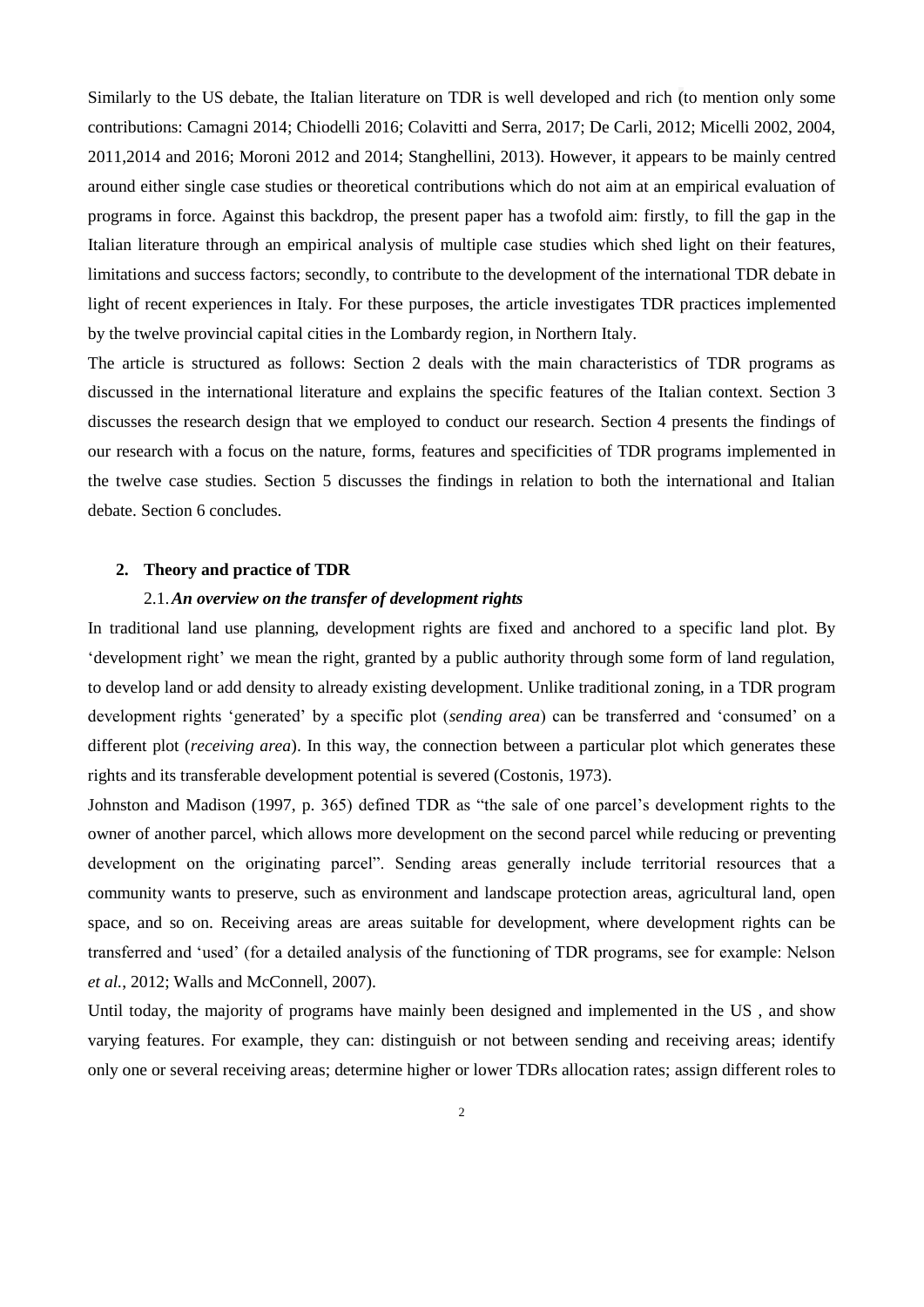the public authority (which can be more passive, as in the case of a pure free-market exchange of transferable rights, or more active, as in the case of a TDR bank<sup>2</sup> set up by the public authority).

Regardless of the different specificities, TDR programs have been implemented mainly for reasons of compensation, efficiency and equity (Chiodelli and Moroni,  $2016$ ).<sup>3</sup> In fact, several programs have been used as a way to compensate landowners in areas hit by restrictive zoning: "the term transferable development right (TDR) is a generic name that has been used to describe a number of different compensation schemes" (Strugar, 1985, p. 634). Such compensations make it possible to avoid eminent domain-taking deadlock (Richman and Kanding, 1977); that is, they are a mitigation for regulatory takings (Linkous, 2016) - and they do this without requiring any disbursement of public funds.<sup>4</sup> In some cases, also efficiency reasons justify the adoption of TDR programs, since, by making use of 'quasi-market mechanisms', they would be more efficient than traditional zoning (Juergensmeyer *et al.*, 1998). In addition, equity reasons too are advanced in order to support them: TDR programs would reduce disparities inherent to zoning and its uneven economic impacts on landowners (Clinch and O'Neill, 2010). As Juergensmeyer *et al*. (1998, p. 444) underline, TDR programs "would allow all landowners to benefit from an area's development, and require all benefited landowners to pay the costs associated with the preservation and protection of sensitive land in the area."

Without regard to many and different alternative options and characteristics of TDR programs, many scholars have underlined the limits of the transfer of development rights *per se*. In particular, they have stressed that TDR programs can only work when a number of specific success factors exist (e.g., specific characteristics of receiving areas, few or no alternatives to TDR for achieving extra density, developers' actual need for extra density, strict development regulations on sending areas, use of incentives like increased transfer ratios), which, however, are generally not found in the vast majority of cases (for a detailed analysis of such success factors, see: Pruetz and Pruetz, 2007; Pruetz and Standridge, 2009). Moreover, high transaction costs are associated with TDR programs, which would undermine their implementation and in many cases contribute to making TDR programs an infeasible option (Barrese, 1985; Chomitz, 2004; Micelli, 2002; Nelson *et al.* 2012).

1

<sup>&</sup>lt;sup>2</sup> The public TDR bank aims to guarantee landowners a 'fair price' for their development rights and favour a TDRs market exchange. To this end, it buys development rights from the landowners of sending areas (when they want to sell them), even if there are no immediate private buyers.

<sup>&</sup>lt;sup>3</sup> Obviously, TDR programs were introduced also for other reasons. For example, they would reduce incentives to engage in corrupt practices, which are widespread in traditional zoning: "there are all too many documented examples of corruption and bribery of officials involved in zoning. [… TDR] removes the temptation that zoning creates" (Moore, 1975, p. 339; on this issue, see also Chiodelli and Moroni, 2015).

<sup>4</sup> According to some authors (see for instance Linkous, 2016), TDR programs are means for 'just compensation' as well. On the contrary, Rick Pruetz (2017, October 17, personal communication) considers this position not entirely convincing. In fact, in *Penn Central Transportation Co. v. New York City*, the US Supreme Court stated that transferable development rights can *mitigate* the impact of a regulation, but it has not yet issued an opinion about whether TDRs are 'just compensation' in the event that a regulation constitutes a taking.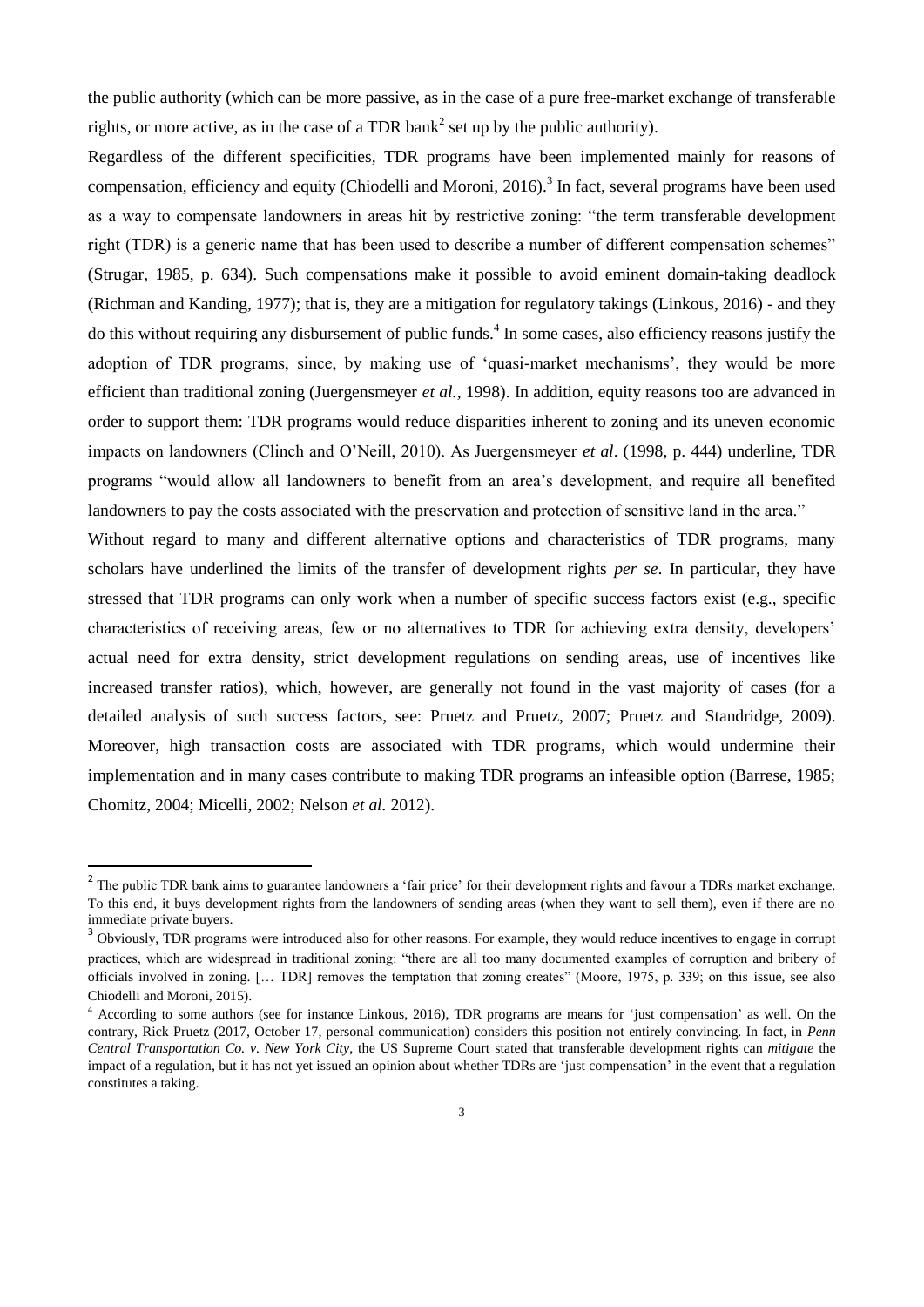#### *2.2 TDR in Italy*

In Italy, TDR programs are known as practices of 'equalization [*perequazione*]' and 'compensation [*compensazione*]' (Micelli, 2002). In fact, the essential purpose of the transfer of development rights is to 'equalize' the public treatment of landowners through an equal allocation of development rights by the municipality, whose parcels would otherwise be designated for different building densities, consequently creating different land values. At the same time, some landowners are compensated with (transferable) development rights for a loss of potential economic value in the case of imposition of building restrictions on their land.

Generally speaking, two types of TDR programs exist in Italy. The first type is the so-called 'localized transfer of development rights [*perequazione di comparto*]'. In this case, transfers can occur only within a pre-delimited and identified area. All properties within this delimited area receive a unique and identical development ratio, independent of the land use designated for each property by the land use plan. On the basis of the land use plan, some zones are used for public services and facilities (that is, they are sending areas), while some other zones receive the development rights and are designated as developable land (that is, they are receiving areas). Sending areas are then usually relinquished for free to the municipality, to form a public reserve of areas. In this quite simple form of transfer, areas are normally of limited dimensions, and also limited is the number of landowners and properties involved, in order to favour actual implementation of the development plan; therefore, development rights are simply moved spatially, rather than traded (for specific examples, see Micelli, 1997 and 2002). The second type is the so-called 'generalized transfer of development rights [*perequazione estesa* or *generalizzata*]'*.* In this case, transfers can occur from any sending area to any of the receiving areas as identified by the master plan. Many sending and receiving areas are involved in programs of this type (as well as many landowners), which can potentially concern all of a city's territory (and which generally concern large portions of it). A true market of development rights arises in the case of the generalized transfer of development rights. This second type is less common, but at the same time more similar to US TDR programs and of greater interest and potential. These two types of transfer of development rights can be (and are usually) implemented simultaneously within a municipality. It is worth stressing that, in any case, TDR programs in Italy (as well as in many other countries) supplement traditional planning tools: they are 'simply' a different and peculiar way for implementing parts of a land use plan, which are put side by side with other more ordinary tools, such as public-private agreements. On the contrary, they are not conceived and implemented as alternatives to zoning, that is as a mechanism in their own right which replaces traditional land use planning (on this issue see: Chiodelli and Moroni, 2016; Micelli, 2002 and 2010).

Similarly to what happens in the USA, the main aim of TDR programs in Italy is to avoid practical issues linked with some traditional planning practices, such as exercise of eminent-domain powers and imposition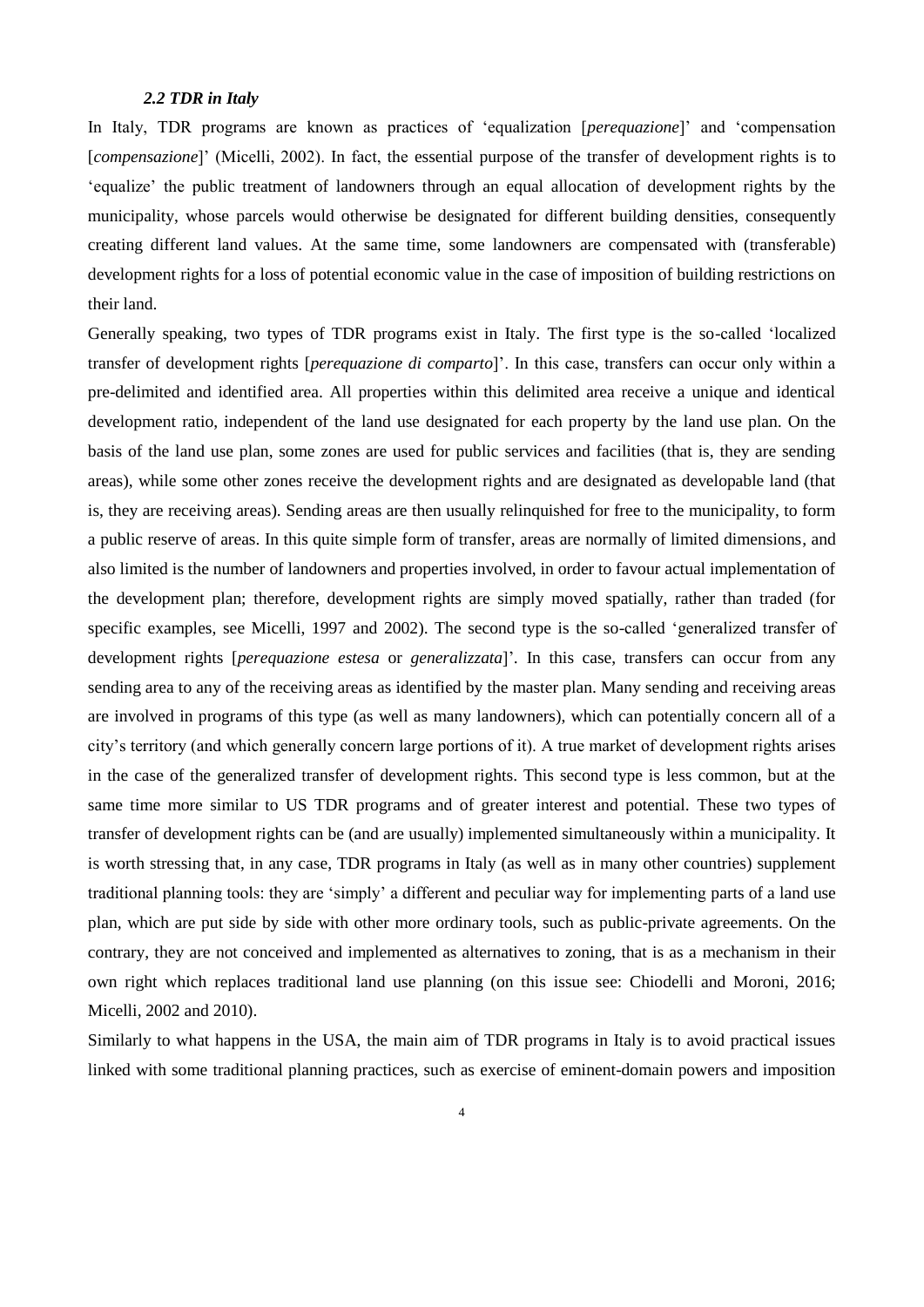of planning restrictions on areas that the local authority wants to preserve or acquire for public facilities purposes. In particular, municipalities use the transfer of development rights in order to obtain sending areas, which are relinquished for free by landowners (who transfer their rights), without using eminent domain powers and thus avoiding expenditure of public money (since a compensation is always required when a plot is expropriated).

# **3. Research Design**

In order to investigate significant issues of TDR practices in Italy, we applied the case study method to the Lombardy region. In fact, Lombardy is the region where TDR practices have been introduced by a more ambitious and innovative regional planning legislation, with the case of Milano acting as frontrunner and innovator (Camagni, 2015; De Carli, 2012; Goggi, 2014).

The Lombardy region is an interesting case study for the transfer of development rights for several reasons. Firstly, it is by far the most populous region in Italy, with a total population of around 10 million (Istat, 2017). Secondly, it has the most dynamic residential housing market in Italy, with a total of 111 thousand transactions of housing units in 2016. This official figure, consistent for all the years from 2000 to 2016 in percentage terms, represents 21% of the national total (Agenzia delle Entrate, 2017). As far as urban planning is concerned, the Lombardy region was the third Italian region to introduce TDR provisions, doing so in 2005 (after Emilia Romagna in 2000 and Veneto in 2004).

We focused our analysis on the 12 provincial capital cities in Lombardy and started in August 2016 with the collection and analysis of all relevant planning documentation available on those cities. Then, between March and May 2017, we conducted 10 in-depth semi-structured interviews<sup>5</sup> with the chief planning officers of Bergamo, Brescia, Como, Cremona, Lecco, Milano, Monza, Pavia, Sondrio and Varese.<sup>6</sup>

# **4. Findings: The specificity of TDR programs in Lombardy**

#### *4.1. The spread of TDR programs in Lombardy*

**.** 

The practices of transferable development rights in Lombardy's capital cities, as they emerge from our study, are extremely fragmented and varied. For instance, public authorities use different terms, allocation rates,

<sup>&</sup>lt;sup>5</sup> The face-to-face interviews lasted approximately 1 hour and revolved around four main topics: master plan approval and objectives; TDR program's objectives; TDR program implementation; and personal view on the program. Interviews were transcribed word for word in order to avoid any misinterpretation and minimize personal bias in the analysis of the main aspects. After this step, a twopage document summarizing the key findings from the interviews with each officer was drafted for every single case study. This summary was then submitted by email to the interviewee in order to confirm the information contained in it, fill possible gaps and remedy inaccuracies.

<sup>&</sup>lt;sup>6</sup> The Municipalities of Mantova and Lodi did not agree to meet us; therefore, the analysis of these two cases was limited to desk and document analysis. Note that both Mantova and Lodi are quite small towns, which do not have a significant TDR program in progress.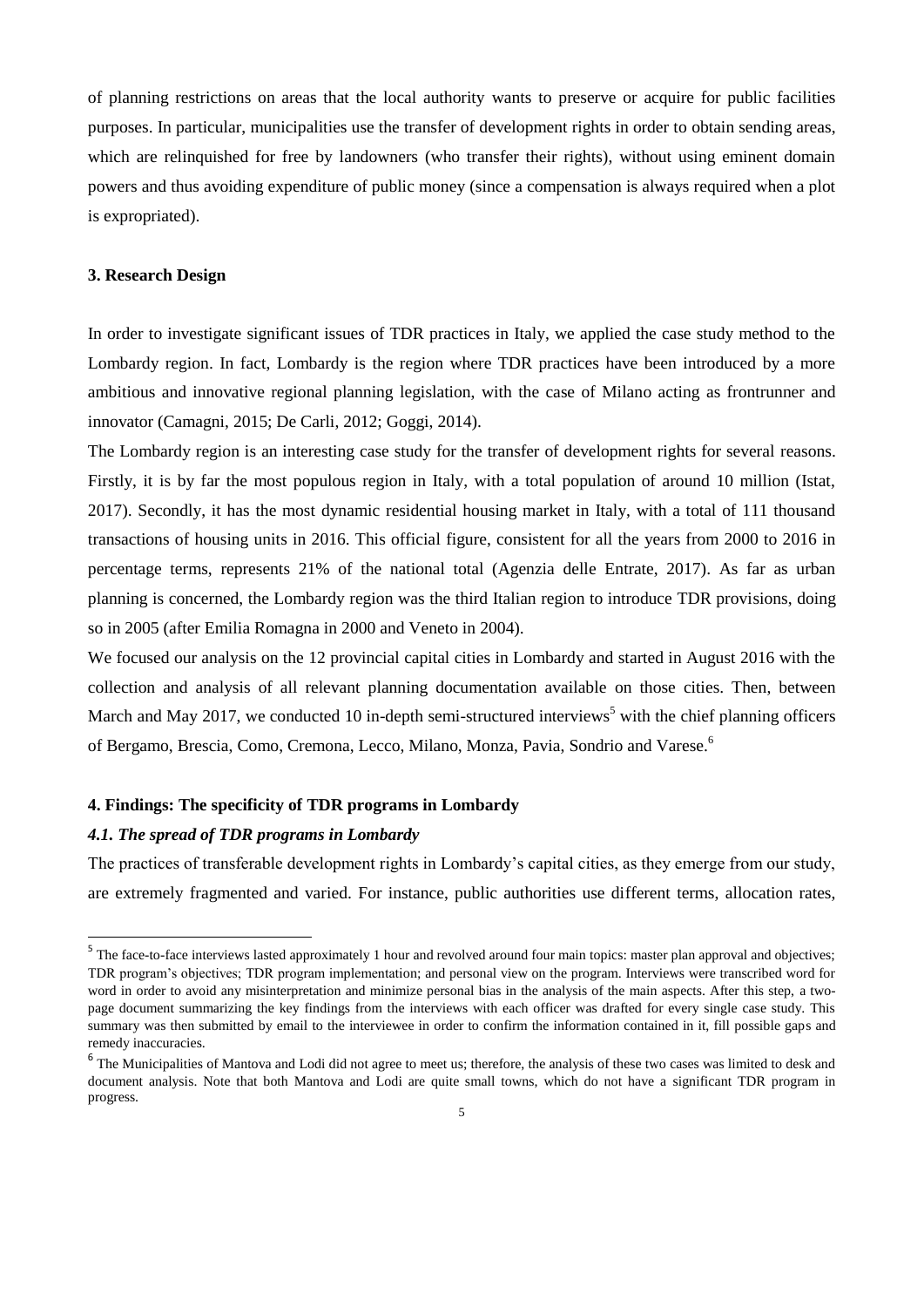and transfer mechanisms. Despite such diversity, which makes it hard to navigate among them, it is clear that TDR is nowadays a widespread and well-established practice in the major cities. In fact, 11 out of the 12 cities analysed use some form of transfer (Table 1). The only exception is the city of Como, which uses neither the localised nor the generalized TDR. This avoidance of TDR is due to two reasons: firstly, the perceived complexity of the mechanism; secondly, the fact that the urban plan (*Piano di Governo del Territorio*) foresees no greenfield development, thus making the use of transferable rights unnecessary (Giovanni Rho, head of the planning office of Como, personal communication, 6 April 2017).

The other 11 cities use TDR programs. All of them use the localized TDR, which has usually been introduced prior to the generalized type and has become a more ordinary mechanism, familiar to developers, professional associations, planners and public officials. This is linked to its simple and straightforward nature, which involves a single and well pre-delimited area affected by a development scheme (*Piano Attuativo*) (see Section 2.2). By contrast, generalized TDR can be much more complex (more similar to US cases). This is also the reason why it appears to be of great interest in the context of our study. Therefore, in the rest of our article, we will deal with the generalized type only, which is currently adopted by 9 cities out of 12. Along with Como, Mantova and Cremona are the other two cities which currently do not have a generalized TDR program in place. However, the municipality of Cremona had used this form of transfer of development rights between 2002 and 2013, obtaining a great amount of areas (390,000 sq. metres; see Table 1). The acquisition of this great amount of areas created issues for the municipality, which did not have a compelling need for new public services and facilities (it already had a high provision of public services and open spaces) and lacked the financial resources to develop and maintain the acquired areas. In fact, in the majority of cases, these acquired areas were agricultural plots, whose maintenance would have imposed a financial burden on the municipal budget. As a consequence, the city decided to lease out these agricultural areas at very low rents, usually to the landowners who had previously relinquished them to the municipality after being granted development rights (Marco Masserdotti, head of the planning office of Cremona, personal communication, 21 March 2017). In the 2013 plan, in light of this situation, the city abandoned the generalized transfer of development rights.

# < TABLE 1 AROUND HERE >

Table 1 – Types of TDR programs currently in force in Lombardy's provincial capitals. Population source: Istat (2017); Area Source: Istat (2013).

#### *4.2. Forms, characteristics, use and reasons of generalized TDR programs in Lombardy*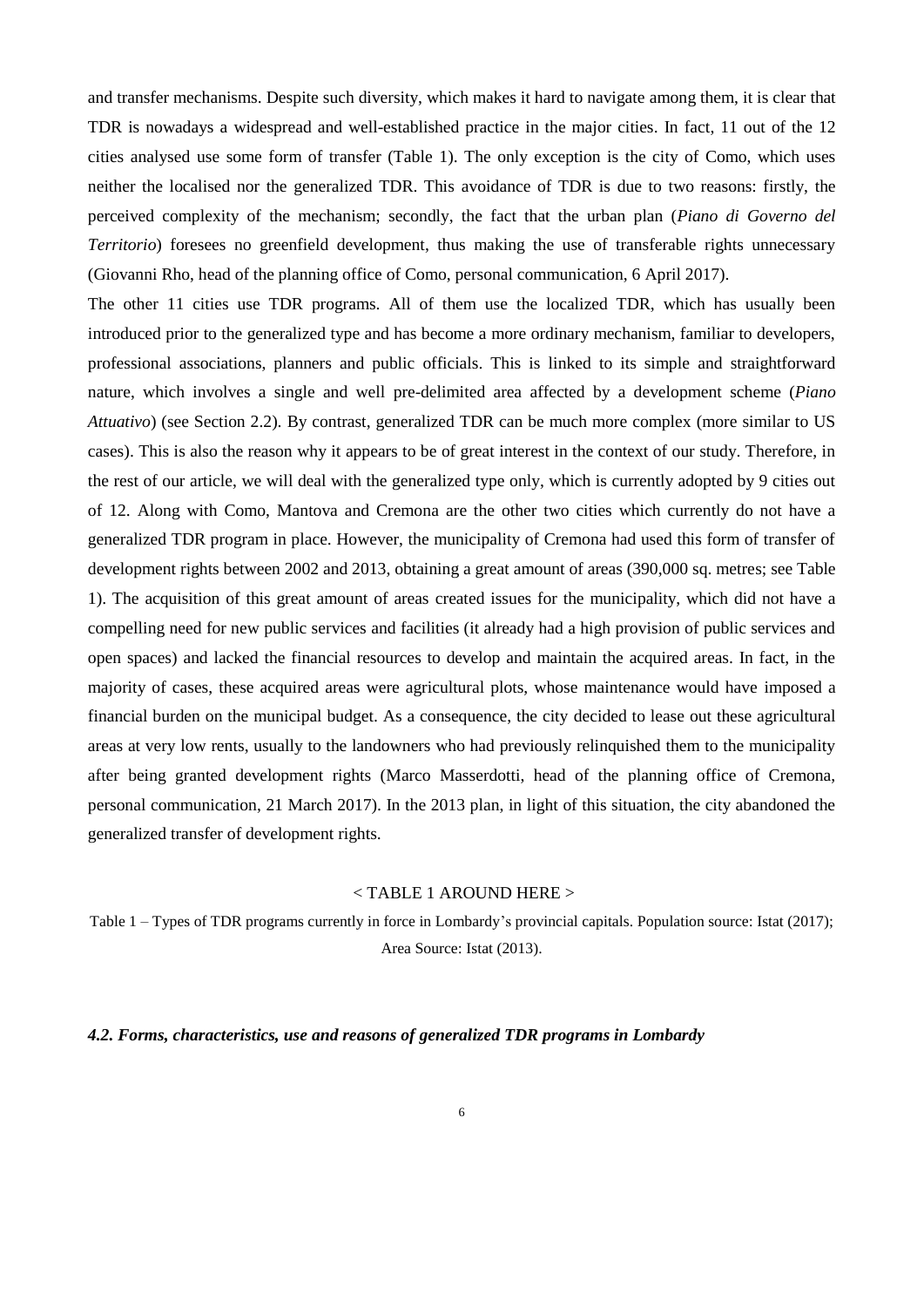As said, the generalized transfer of development rights is applied in the majority of the cases studied (Table 1), albeit with some differences. In this regard, it is possible to identify seven aspects that describe the variety and specific characteristics of generalized TDR programs in Lombardy.

# *Reasons for TDR adoption*

The first aspect concerns the reasons that have induced municipalities to adopt a generalized type of TDR program. According to the interviewees, in all cases transferable rights have been adopted mainly for two *practical* reasons. The first reason is to resolve the issue of the limited 5-year validity of planning constraints and the need to guarantee monetary compensation for landowners in the case of extension. In fact, planning constraints in Italy cease to be valid 5 years after imposition and, on the basis of Constitutional Court case law, their reiteration is unconstitutional without granting adequate compensation to landowners. TDR programs are therefore used to avoid having to reiterate planning constraints (and therefore pay out money for compensation), by allowing landowners to transfer and use their development rights on receiving areas.

The second reason concerns the creation of a reserve of public areas for public facilities and services without having to use eminent domain powers and public funds (see Section 2.2).

These practical reasons were mentioned by all interviewees as primary. By contrast, according to them, generally speaking the transfer of development rights is not adopted (mainly or at all) for ethical reasons, such as guaranteeing a treatment of all landowners more equal than with traditional planning mechanisms. Ethical reasons, when mentioned, were considered of secondary importance. The only exception was Milano. According to Simona Collarini (Head of the Planning Office, Milano, personal communication, 6 March 2017): "the reason which led us to adopt and apply the transfer of development rights was to overcome the unequal treatment produced by the previous urban plan, which had somehow exacerbated land rent […]. Private property was treated in different ways […]. The 2012 plan instead made the choice of a different planning culture, towards equality of all properties falling within the city's boundaries".

#### *Designation of sending and receiving areas*

**.** 

The second aspect concerns the identification of sending and receiving areas. In all our case studies, both sending and receiving areas are always identified as specific pieces of land. Hence, the transfer does not refer limitless to all the municipal areas (on reasons why the precise identification of sending and receiving areas would be necessary, see Micelli, 2016)..

The main differences among cities have to do with the quantity and quality of sending and receiving areas. In all the case studies, sending areas were areas that the municipalities wanted to obtain and zone for public services such as parks, open spaces and sport facilities or to preserve their landscape and natural values.<sup>7</sup> To

<sup>&</sup>lt;sup>7</sup> An exception is Lecco, where the municipality wants to obtain riverside areas subject to hydrogeological risk.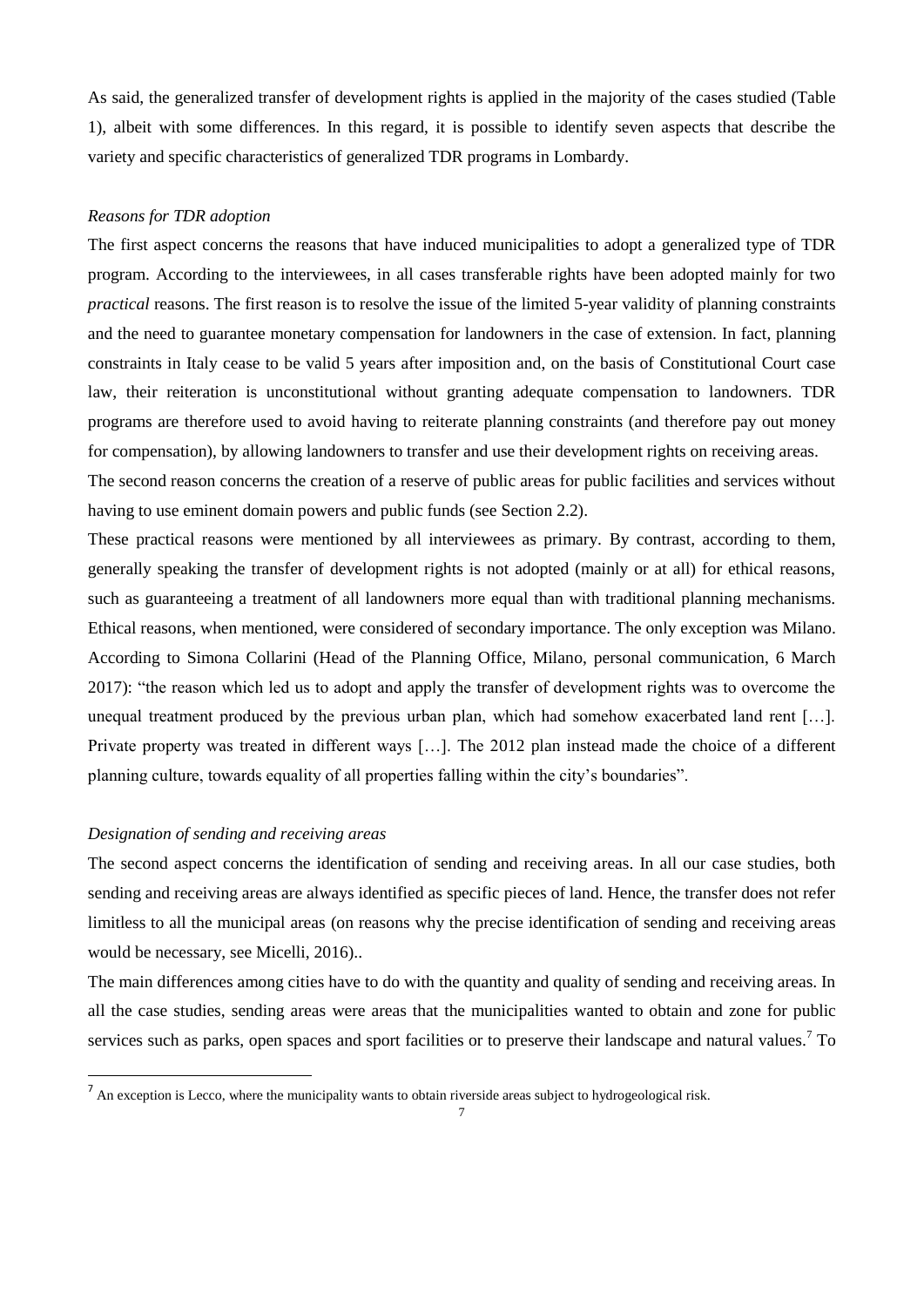be stressed is that, generally speaking, the acquisition process by a municipality does not prioritize any specific area. However, in some cases it is used in a more targeted way to obtain certain areas identified by the municipality as priority areas. This is the case of Bergamo where, among the many sending areas, the municipality aims at acquiring first those that form a specific park (Parco della Trucca); thus, it encourages (informally) developers to buy rights in that zone. However, the municipality has not yet adopted a specific and formal tool to achieve this aim.

Receiving areas are more diversified. In some cases, it is possible to use transferable rights only in specific major development areas (this is the case of the so-called 'Transformation Areas [*Ambiti di Trasformazione*]' in Bergamo); in other cases (e.g. Pavia and Lecco), the development rights can be transferred to a large number of areas (with few exceptions, such as the historical part of the city).

### *TDR allocation rate*

The third aspect concerns development rights generation in sending areas. The allocation rate is the number of 'TDR credits' generated by an area (which, in Italy, correspond to the development ratio), and which landowners are permitted to sell. In some cases, different areas have different ratios and generate a different amount of rights per square metre of land. The different ratios are determined, more or less explicitly, on the basis of the value of sending areas. More valuable areas have therefore a higher ratio than less valuable areas. The number of different ratios determined for all the sending areas is usually low (three in the case of Bergamo, Brescia and Varese; four in the case of Sondrio). In all other cases there is a single development ratio for all sending areas. For example, in the case of Milano, all sending areas have the same 0.35 m2/m2 ratio, while Pavia has a 0.1 ratio; Cremona had a 0.30 ratio between 2002 and 2013; in 2017 Monza has introduced a 0.2 ratio. It is interesting that there is no standardization in the ratios attributed to sending areas in the cities that we analysed: they range from 0.05 in Lecco to 0.70 in Sondrio, with average ratios between 0.20 and 0.30 m2/m2.<sup>8</sup>

#### *Destiny of sending areas*

 $\overline{a}$ 

The fourth aspect regards destiny of sending areas. With regard to this aspect, it is possible to identify two types of program. The first type, more widespread in Italy, is that of generalized TDR programs which require landowners to relinquish for free their sending areas to the municipality, which can use them for public services.

<sup>&</sup>lt;sup>8</sup> What characterises all the TDR programs analysed is the fact that the transfer ratio is always equal to one. "The transfer ratio describes the numerical relationship between the amount of development potential that may be severed from the sending site and the amount of additional development allowed on a receiving site" (Linkous, 2016, p. 164). When the transfer ratio is equal to one, the amount of development potential severed from a sending area corresponds to the amount of development potential which can be 'used' in a receiving area. In many cases, TDR programs in the United States use enhanced transfer ratio.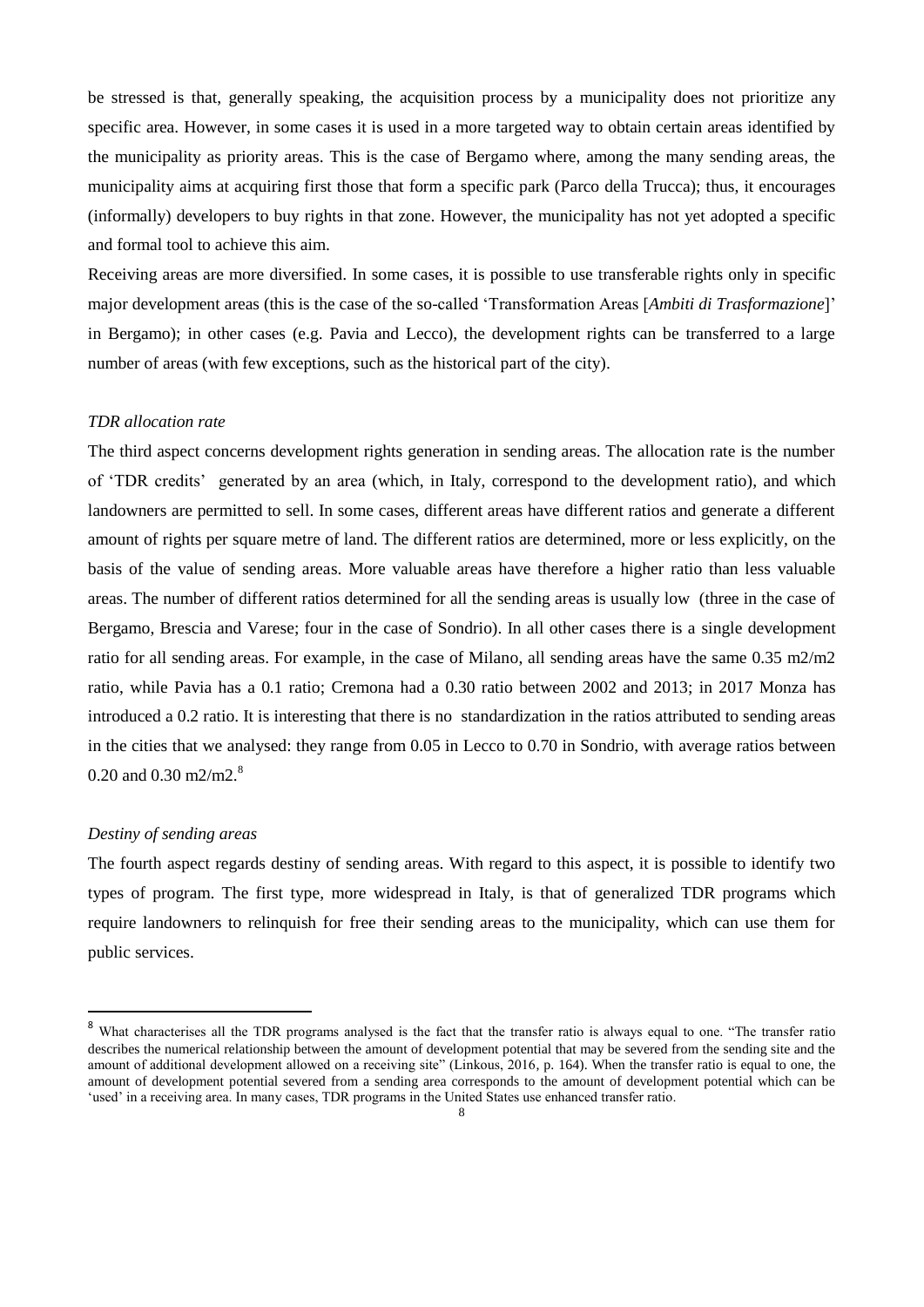In the second type, sending areas transfer their development potential but are not relinquished to the municipality and remain private property. This is the case, less common, of Brescia and Varese. Sending areas, 'emptied' of their development rights, cannot be developed; landowners are legally bound to keep and maintain those areas as green and open spaces at agreed quality standards. This latter case is very similar to what happens in many TDR programs in the USA, where, once the TDR credits have been severed and sold, a conservation easement is placed over the sending area (Linkous, 2016). This allows the municipality to save on maintenance costs while, at the same time, achieving its objective to preserve sending areas as green.<sup>9</sup>

## *The mandatory nature of TDR*

The fifth aspect concerns the mandatory nature of generalized TDR. In only two cases is it mandatory to buy development rights from sending areas (which are consequently given up for free to the municipality) in order to carry out development in receiving areas. This is the case of Bergamo, where TDRs must contribute at least 10% of the total floor area of major development sites (the so-called 'Transformation Areas'). The same applies in the case of Varese, where this share is equal to 30%. In other cases, buying development rights from sending areas is not mandatory; it determines additional floor area, which adds to a basic development ratio defined by the plan. This building bonus can also be obtained in other ways, such as building social housing or energy efficient and sustainable buildings as a component of the development. This is, for example, the case of Milano. Therefore, it is up to the developer to decide whether to carry out the development with its basic development ratio or to increase it by means of different options (e.g. social housing, transfer of development rights and so on). It is important to stress that, in some programs, buying development rights from sending areas (and consequently relinquishing sending areas) can also be avoided in favour of a procedure called 'monetization'[*monetizzazione*]. In this case, instead of buying development rights and giving up areas for free, the developer pays an amount of money equal to the value of the areas that it would have had to relinquish (the value is determined by the municipality). This is the case of Brescia, Varese and Sondrio, for instance.

#### *TDR market*

**.** 

The sixth aspect concerns the market of transferable development rights. In some cases, development rights are freely marketable in the same way as those for any other immovable assets (e.g., land), that is, they can be bought, exchanged and sold even in the absence of a specific and determined development. This is the case of Milano, where, due to the specific structure of the transfer of development rights, together with the

<sup>&</sup>lt;sup>9</sup> In Italy, it would have been impossible to achieve this objective with traditional planning mechanisms (apart from expropriation) such as preserving agricultural land use. In fact, agricultural land use always allows for limited development ratios.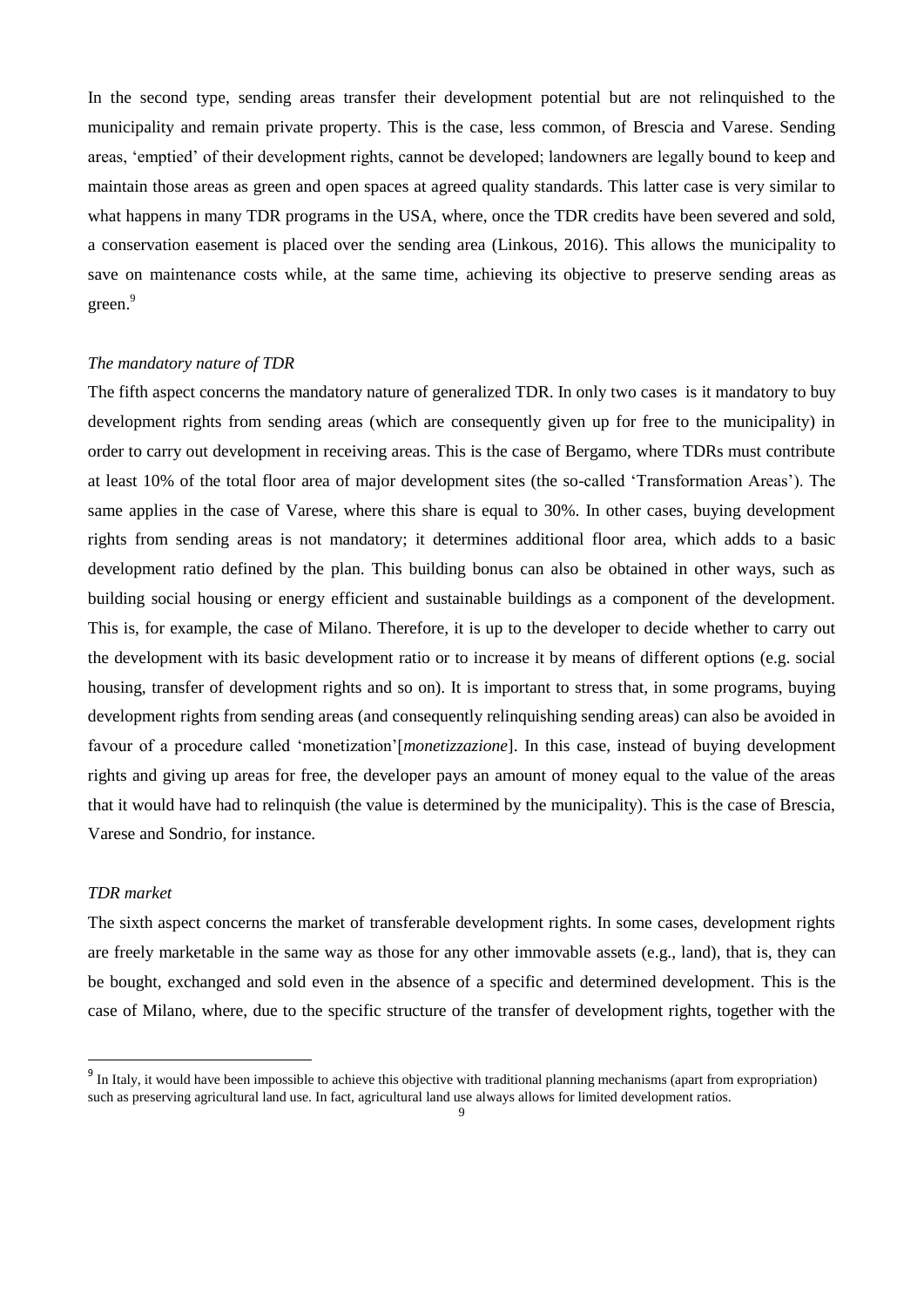characteristics of land and housing markets (the latter is the largest and most dynamic in Italy),  $^{10}$  a development rights market has rapidly emerged since the introduction of the program, with developers and real estate agents specializing in buying and selling development rights (Simona Collarini, head of the planning office of Milano, personal communication, 6 March 2017). Currently, only 10% of total development rights generated by sending areas (about 70/75,000 square metres) have concretely materialized in a development site; the remaining part has been exchanged for economic purposes, in light of future development projects or as a speculative activity (Fabio Visintin, head of the Office for the management of urban planning of Milano, personal communication, 6 March 2017). This possibility of free marketable rights exists on paper also in other cities but, due to the more static nature of the housing market and its small size, a self-standing development rights market has yet to emerge. As a result, in these cities development rights are bought only if they can be immediately transferred and used in a specific development site; the TDR market is thus intrinsically connected to the wider housing market.

To be stressed is that the creation of a self-standing TDR market can also be hampered by the specific structure of the TDR program. This happens when the 'life' of transferable development rights is strictly linked to their use in relation to a specific development site. This is the case of Monza, where development rights can be bought and sold only in relation to a specific development. If that specific development site is not carried forward for any reason, development rights bought in relation to it vanish and cannot be sold, transferred and used elsewhere.

By means of the interviews we were able to gather official data from 8 of the 10 municipalities that have adopted a generalized TDR program.<sup>11</sup> Data in Table 1 above show that Cremona in the years from 2002 to 2013 and Milano since 2014 have been the two cities able to obtain a larger amount of areas for free: respectively 390,000 and 216,726 square metres. Other cities, such as Sondrio, Bergamo, Monza and Varese, have been able to obtain much less, ranging from 9,000 to just over 12,000 square metres. There are also cases in which, although the TDR program is in force, no transfer of development rights has yet happened (e.g. Pavia and Lecco).

## *The role of the public authority*

**.** 

The seventh aspect concerns the role of the municipality. In all the cases that we analysed, the municipality has a facilitating role in relation to the process, specifically connecting supply and demand of transferable development rights. However, the way in which this happens varies considerably, even though it is usually

<sup>&</sup>lt;sup>10</sup> As highlighted by all the interviewees, the buoyancy of the housing market is a fundamental factor in the success of a TDR program. For a discussion, see Section 5.

 $11$  Availability of such data is strictly connected to the existence of some form of TDR registration, which, unfortunately, is not a consolidated practice (see section on role of public authority).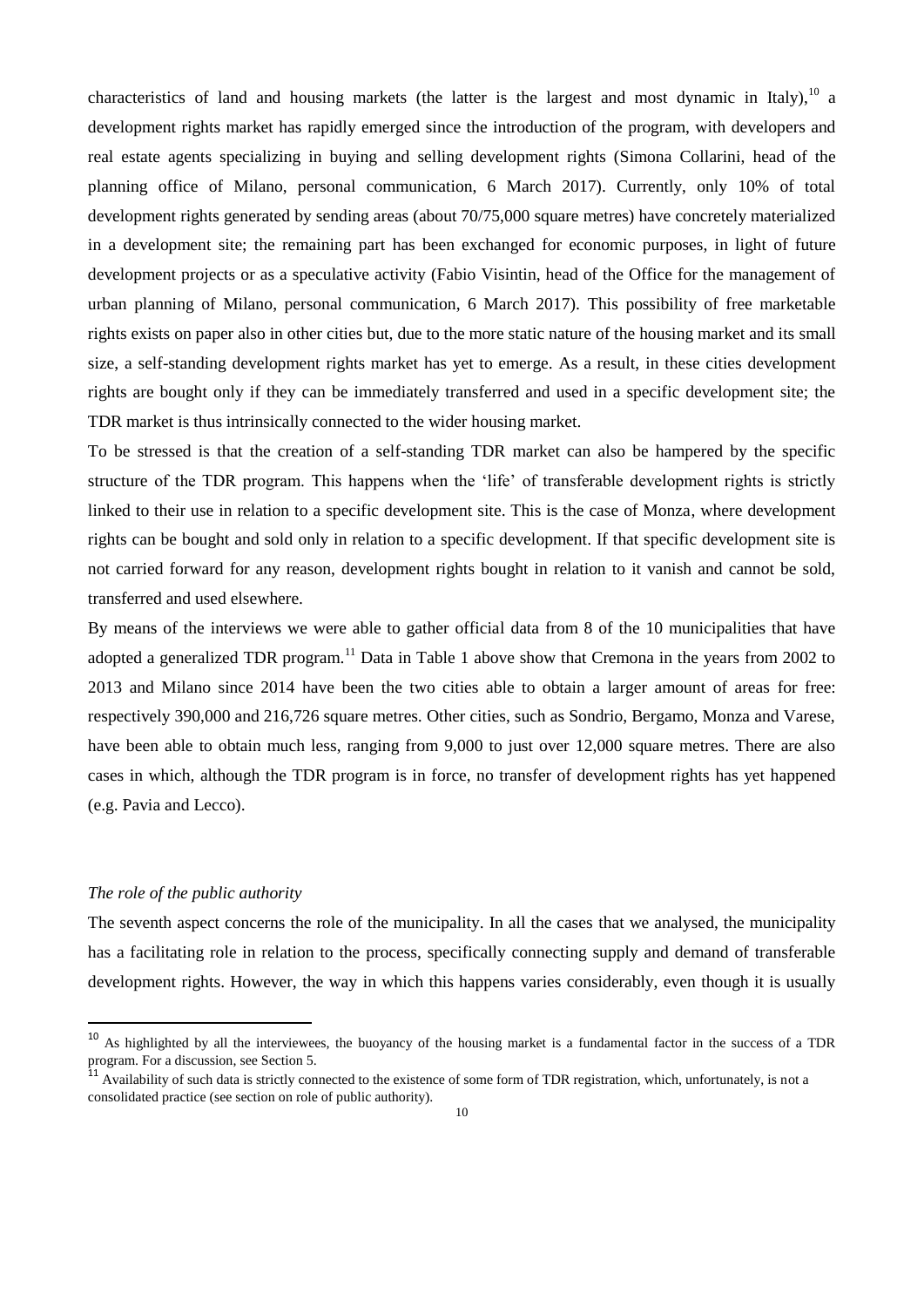informal and not fully transparent. For example, there are only three cases (Milano, Sondrio and Varese) where an online and easily accessible TDRs register [*Registro dei diritti edificatori*] has been established, although it is compulsory under regional law. In all other cases a TDRs register does not exist, even though the transfer of development rights has been the practice for several years. Moreover, where it exists, the TDRs register lists only transactions of development rights, while, for example, there is no easy way to access information on sending areas, their location, owners, and development potential. Bits of such essential information can be found in specific documents of the urban plan, which however are not always straightforward to find and do not contain all the essential information (e.g. information on landowners, or on whether transferable rights are still available in a specific area or have been sold). In the absence of official and easily accessible documents and information, the municipality's role in fostering a match between supply and demand of rights is quite informal: it occurs only through direct personal contacts of real estate developers with the city's planning department.

# **5. Discussion: the success of the transfer of development rights in Lombardy, its hampering factors and its relevance to the international debate**

The detailed analysis of TDR programs in the capital cities of Lombardy sheds light on several interesting aspects of the transfer of development rights. This makes it possible to enrich (and, in certain cases, also to correct) the international debate on TDR.

The first finding of our analysis is that, differently from what some authors have argued (see e.g. Nelson *et al.*, 2012; Renard, 2007), the transfer of development rights is not a residual practice; on the contrary, it has become, at least in the main capital cities of the Lombardy region, a routine planning tool. This is particularly true in regard to its simplest form, the 'localized transfer of development rights' which is always used in conjunction and as part of clearly defined development schemes. However, also the more complex form, the 'generalized transfer of development rights', is currently in place in the majority of the capital cities surveyed (9 out of 12).

Obviously, the fact that the transfer of development rights is widespread in the Lombardy region does not necessarily mean that it works efficiently, i.e. that it has stimulated a smooth and broad trade of transferable rights. In this regard, we must admit that a precise and comprehensive assessment of the transfer of development rights in Lombardy is not yet possible. Many TDR programs have been recently adopted; moreover, they began in the midst of the deep crisis of the real estate market in Italy. Despite this fact, two specific cases considered in our research allow the formulation of preliminary thoughts on the functioning of TDR in Lombardy.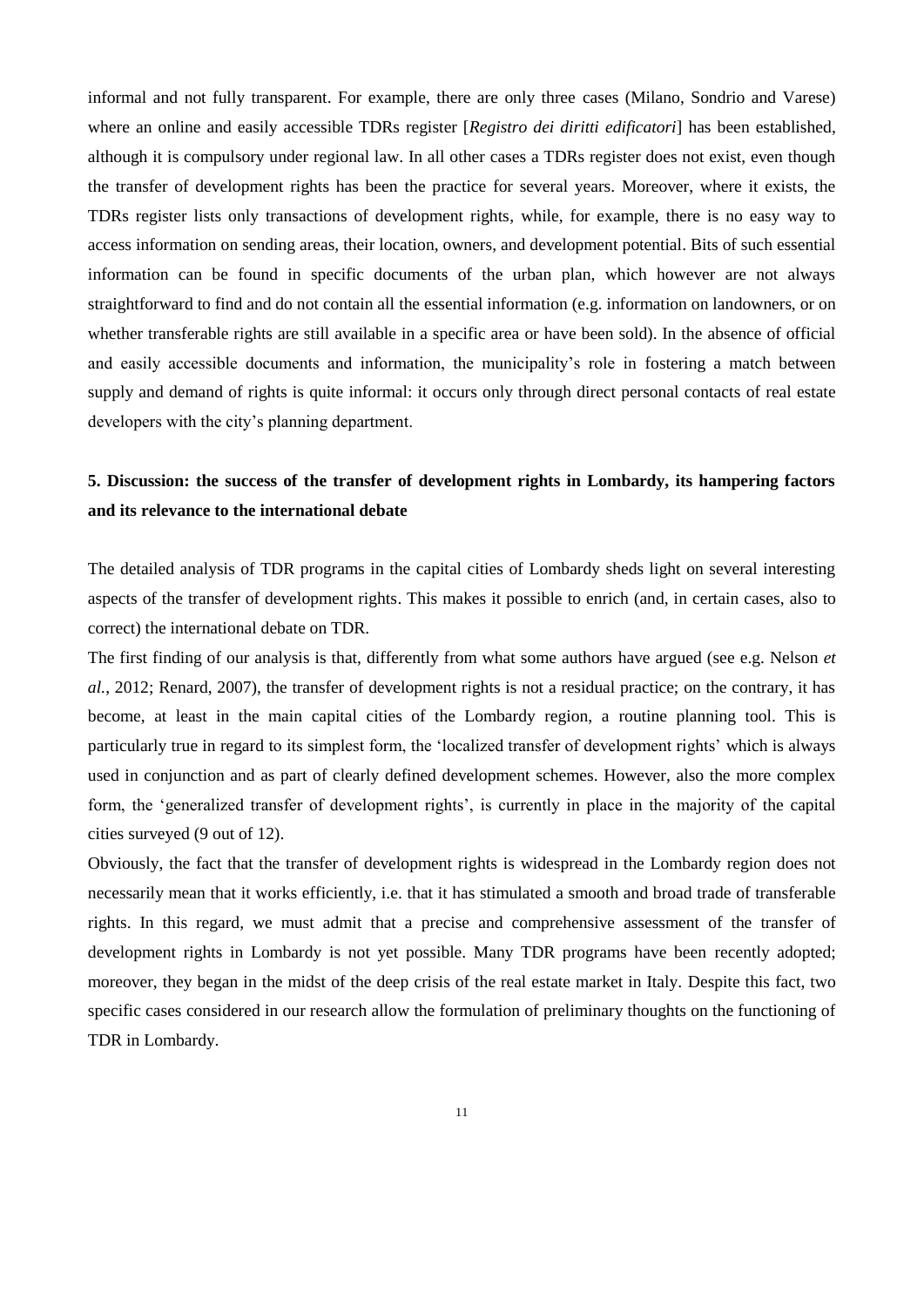The first is the case of Cremona, where the transfer of development rights was in place from 2002 to 2013. According to Marco Masserdotti (head of the planning office of Cremona, personal communication, 21 March 2017), the mechanism worked very well from 2002 to 2009, so that the Municipality was able to acquire a significant number of sending areas; after 2009 it slowed down, while the economic crisis grew increasingly severe. Nonetheless, the TDR program achieved its main goal, i.e. the public acquisition of a large number of areas for public services and facilities. It was then cancelled in 2013 because the areas obtained by the municipality were excessive for its needs and management capacity. The case of Cremona suggests that the generalized transfer of development rights can work smoothly when the real estate market operates in an 'ordinary' way. This can happen also in a relatively small town like Cremona, where the real estate market has never been particularly dynamic (even before the crisis).

The second case is that of Milano, which is characterized by an active real estate market (in 2016 Milano accounted for 71% of all transactions in the twelve capital cities in Lombardy) (Agenzia delle Entrate, 2017). Adoption of the transfer of development rights in Milano is quite recent (it started in September 2014); nevertheless, several development rights have been traded. As of March 2017, around 75,000 sq.m. of transferable development rights had been already bought (corresponding to around 217,000 sq.m of sending areas ceded to the Municipality). However, only a minority of these transferable rights materialized in a building project (just around 10%; Fabio Visintin, head of the Office for the management of urban planning of Milano, personal communication, 6 March 2017). The rest had been only purchased and traded, like any other good. The case of Milano confirms the importance of a dynamic real estate market in order to guarantee the proper operation of a TDR program. It also highlights that 'internal factors' can contribute decisively to the success of a program.<sup>12</sup> In particular, the possibility to trade the transferable rights also without 'materializing' them in a building project (as required, on the contrary, by other TDR programs in Lombardy) is a fundamental feature of the program in Milano, crucial for 90% of transactions.

Our analysis reveals that there are two other 'internal' factors pivotal in determining the success (or the failure) of a program. The first factor concerns the conditions for use of transferable development rights. In many cases, in fact, these conditions discourage the trade of development rights. We refer in particular to the possibility to opt for 'monetization [*monetizzazione*]' instead of transfer. In some cases, in fact, in order to obtain a bonus density, developers can pay a fee equivalent to the value of transferable development rights that they should buy from a sending area, instead of actually buying those rights. This possibility is granted by the majority of TDR programs of capital cities in Lombardy. On paper, monetization makes sense in some specific instances: for example, a small building project where the sending area to be ceded to the municipality is tiny. In such cases, in fact, the municipality has little interest in obtaining very small plots; at

 $\overline{a}$ 

<sup>&</sup>lt;sup>12</sup> Bv 'success' we mean that the program achieves its declared goals. One of the main goals of all the TDR programs in Italy is the public acquisition of land without any direct public disbursement. Obviously, such declared goals can be criticized *per se*; also unintended negative outcomes could emerge from the program. However, we will not deal with these issues in this paper.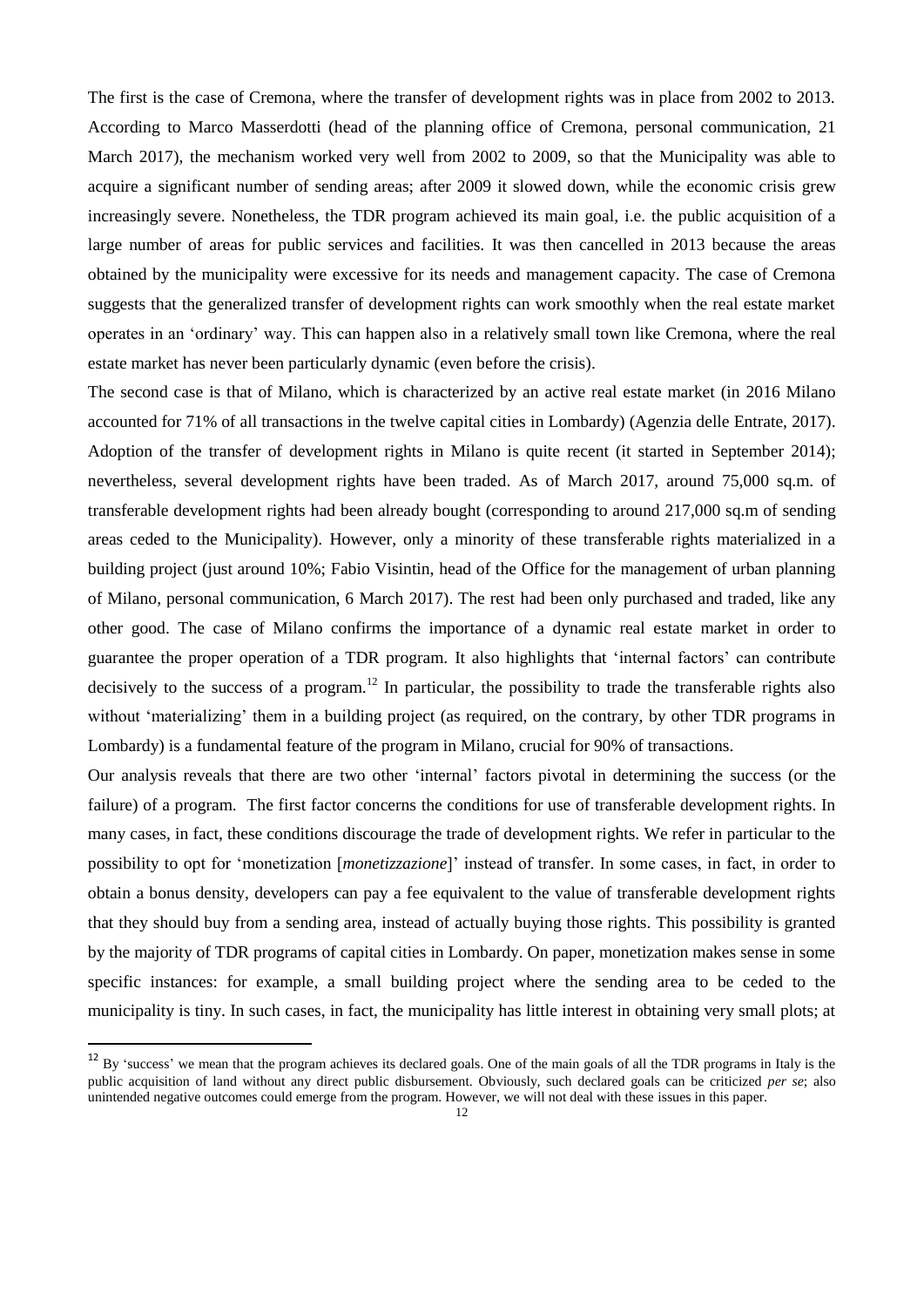the same time, this allows small private developers to avoid the procedures related to the transfer of development rights, which may be lengthy and complex. However, monetization seems to be a strong disincentive to the use of transferable development rights. In fact, many developers may prefer monetization – which is a simple, linear and well-known mechanism, and allows them to reduce transaction costs (i.e. finding, negotiating and buying actual TDRs) – to embarking on the more complex procedure of transferring development rights.<sup>13</sup> Furthermore, the possibility to opt for monetization means that the maximum price of development rights is set by law by the public authority. In fact, in order to be advantageous for buyers, a TDRs credit must cost less than the equivalent price set by the municipality if one opts for monetization. However, the public determination of maximum TDR prices can discourage the development of a market of TDRs (by discouraging landowners of sending areas from selling their credits), in particular if the price set by the public authority is too low.

Note also that, in several cases, not only is it possible to opt for monetization instead of transferring development rights; it is also not compulsory to use the transfer of development rights in order to obtain a building bonus. For instance, some municipalities provide building bonuses also in different circumstances, e.g. if a part of the building is allocated to social housing. Only in the cases of Bergamo and Varese are developers *obliged* to use the transfer of development rights: if they want to develop specific areas, they must acquire a part of the development rights they need through the transfer (amounting to 30% of the building surface in the case of Varese, and 10% in the case of Bergamo).

The second internal factor which hinders the transfer of development rights is the role of public authorities. In all the capital cities of Lombardy, the public authority has only the role of 'accountant'; that is, it registers the transactions of development rights in the TDRs register. In this regard, two points are to be stressed. Firstly, even if, according to the law, all municipalities must establish a public register of TDRs, only three cities (Milano, Sondrio and Varese) have one. In the other cases, this register has not been yet established because, according to our interviewees, it is still not necessary because few transactions take place. However, it is worth stressing that even in Cremona, where a large number of development rights were bought and sold between 2003 and 2012, a public register has never existed. Secondly, public authorities in Lombardy never connect supply and demand of TDRs in a clear and transparent manner – even if this seems to be crucial for the effective operation of TDR programs. This could be done, for instance, by establishing an easily accessible public archive of sending areas, containing useful details such as landowners and how many transferable rights each area can generate. In the programs that we considered, in the best cases sending areas were identified in a specific document of the local plan; however, this document is rather difficult to find and, in any case, it just identifies the localization of sending areas, without any details on size and ownership.

1

 $13$  This is, for instance, what happened in the case of a TDR program promoted by Charlotte County (Florida, United States), where developers of small projects opted for monetization to avoid the hassle of buying actual TDRs (Rick Pruetz, 2017, October 17, personal communication).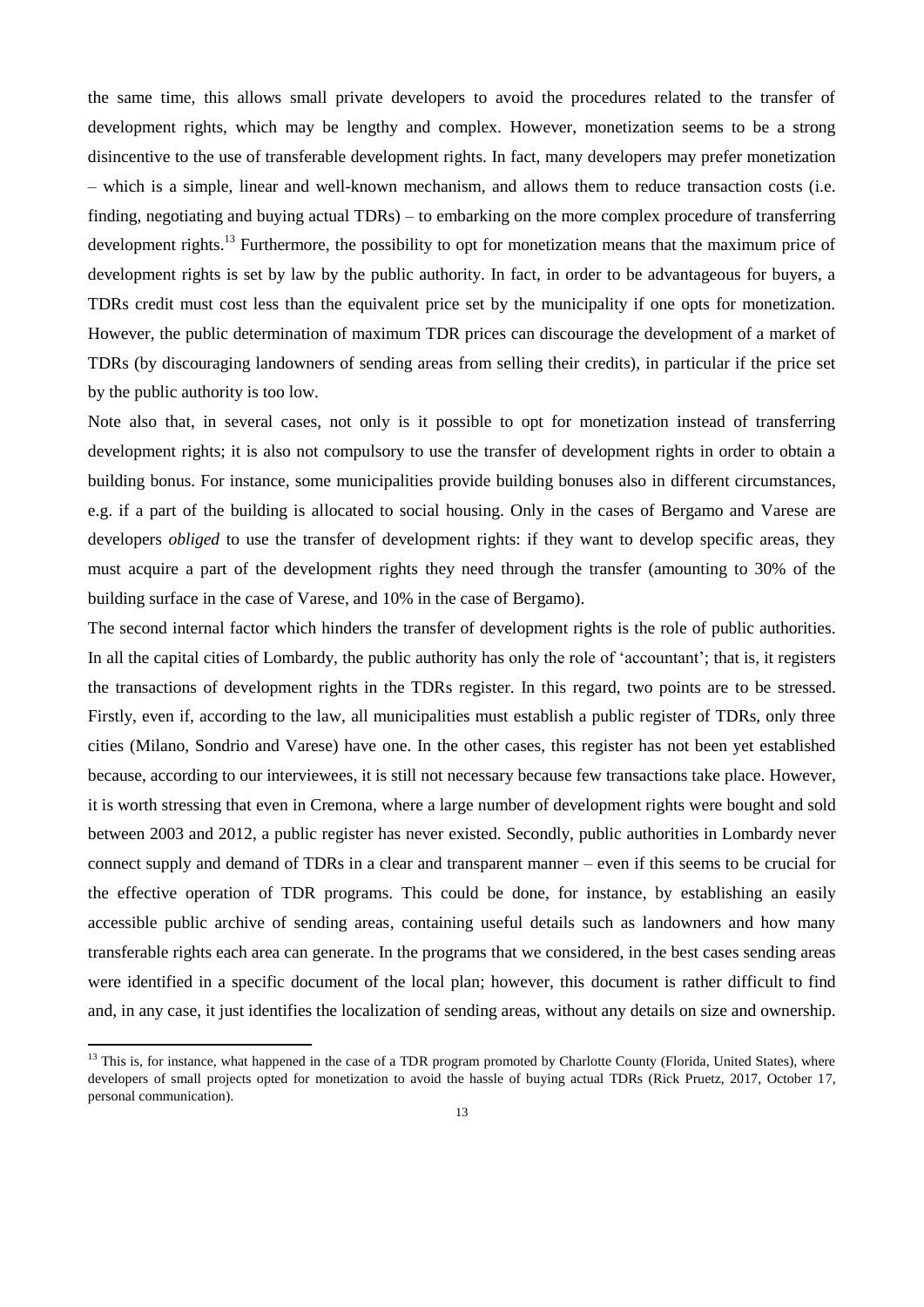Then, this document is not updated, so that it is not possible to know if a specific sending area has already been 'emptied' of its development rights. As several heads of planning departments confessed, the process of matching supply and demand often takes place informally: the technical office indicates the sending areas still available and the landowners more inclined to sell in that period. However, this results in nontransparent practices (Goggi, 2014), which can discourage recourse to the transfer of development rights by real estate developers with less personal connections within the technical office.

With reference to the role of public authorities, another question is worth stressing. In the literature on TDRs, several authors have emphasized the fundamental role that, in their opinion, the TDR Bank would play in triggering the trade of transferable development rights. The TDR Bank, managed by the public authorities, should buy development rights from sending areas even in the absence of a private demand for them. We do not intend to discuss here alleged potential benefits and problems of the TDR Bank (on this issue, see: Carlo and Wright, 1977; Costonis, 1973; Pizor, 1986; Stevenson, 1998). We wish only to stress that, in the two most successful cases that we analysed (Cremona and Milano), the market of development rights started and worked also in the absence of a TDR Bank. Moreover, none of the programs that we investigated has taken into consideration its establishment, for instance due to the public investment that the TDR Bank would need in order to operate.

Except for the questions of monetization and lack of a proactive role by the municipality to facilitate the matching of development rights supply and demand, no other internal elements emerge which hinder TDR programs. In the majority of cases, in fact, the design of TDR programs is quite accurate and does not seem to pose further threats to successful transfers. In this respect, the case of Monza is paradigmatic. The TDR program in force in Monza between 2007 and 2013 was designed in a very complicated way. The program divided sending areas' development rights into 25% residential and 75% non-residential. Therefore, if a developer wanted to carry out a residential development, he had to buy a sending area (and relinquish it to the municipality), but could only use 25% of the development rights of that area (that is, the residential share). The remaining 75% (non-residential share) could not be used for residential development, nor sold, nor moved to another (non-residential) area. Consequently, the costs of the process increased considerably, due to the acquisition of great amounts of unnecessary (non-residential) development rights. It is clear that a structure like this can irreversibly hinder a TDR program (Daniela Perego, head of the office for detailed planning in Monza, personal communication, 6 April 2017). The case of Monza is the only one of this kind that we have found in our study, and Monza reformed the regulations of its TDR program in 2013 in order to solve these issues.

#### **6. Conclusions**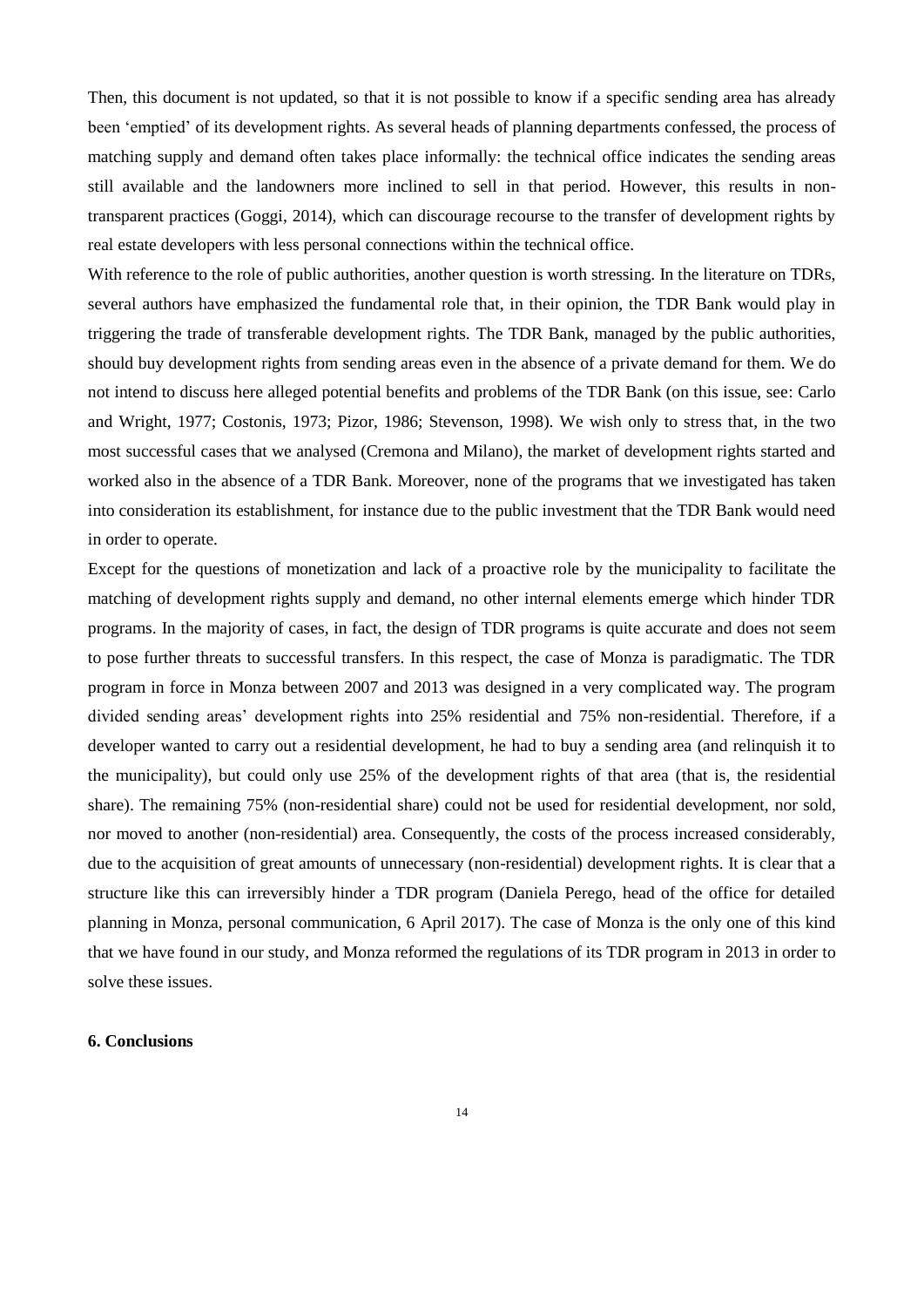The concept and practice of the transfer of development rights (TDR) has been implemented already for several decades in many countries, such as the United States. It raised some enthusiasm when it was initially formulated and implemented (Rose, 1975); even today, despite being no longer a novelty, it is still considered to be promising (Nelson *et al.*, 2012). The main reason for this resides in its ability to solve problems related to more traditional forms of urban planning (e.g. it is a compensation or mitigation mechanism for regulatory taking). However, it has never become an ordinary tool for public authorities' planning practice; this is due, for instance, to the fact that there are a number of very specific conditions (endogenous and exogenous to the program itself) which are needed in order for the transfer of development rights to work smoothly and effectively (see Kaplowitz *et al.*, 2008). Against this backdrop, many scholars have revisited the initial enthusiasm and stressed the fact that TDR programs, in many cases, have been disappointing and with a very limited impact (Dadder, 1997; Juergensmeyer *et al.*, 1998; Renards, 2007).

This picture, which is based mainly on research on TDR programs in the United States, does not take the Italian experience into consideration. In Italy, during the past two decades, the transfer of development rights has spread rather quickly. In many cases, a specific kind of transfer of development rights has been practiced in Italy, which we have defined here 'localized-TDR'. This is a simple and unambitious form: a very small number of landowners (or just one) and few contiguous properties are involved; development rights are simply moved spatially, rather than traded. However, simultaneously, even if at a slower pace, a more complex, ambitious and sophisticated version of the transfer of development rights – similar to many TDR programs in the USA – has started to be implemented in some parts of Italy (Colavitti and Serra, 2017; Micelli, 2002). We called this 'generalised-TDR': in this case, a higher number of areas and landowners are involved, and a real market of development rights appears. From this viewpoint, the case of the Lombardy region is exemplary. Today, 9 provincial capital cities out of 12 are implementing a generalized-TDR program. As we have argued in the present paper, these programs differ for several features; nevertheless, their diffusion testifies to the popularity of this planning mechanism among municipalities in Lombardy. In fact, the generalized transfer of development rights allows land use planning to avoid some ordinary issues for Italian planning, such as the expiration of planning-imposed land use restrictions and financial obstacles in acquiring areas for public services and facilities. The spread of TDR programs in Lombardy *per se* makes it possible to enrich the international debate on this planning tool, challenging a certain view that alludes to its stagnation; at the same time, this stresses the potential of the concept of transferable development rights, which is able to adapt to different institutional contexts, and helps solve specific problems related to traditional forms of planning.

However, we must admit that a complete assessment of TDR programs in the Lombardy region is not yet possible. This is not due solely to the fact that many of them have been implemented very recently. It also relates to the fact that they have been adopted in the midst of the deep economic crisis in Italy, which has hit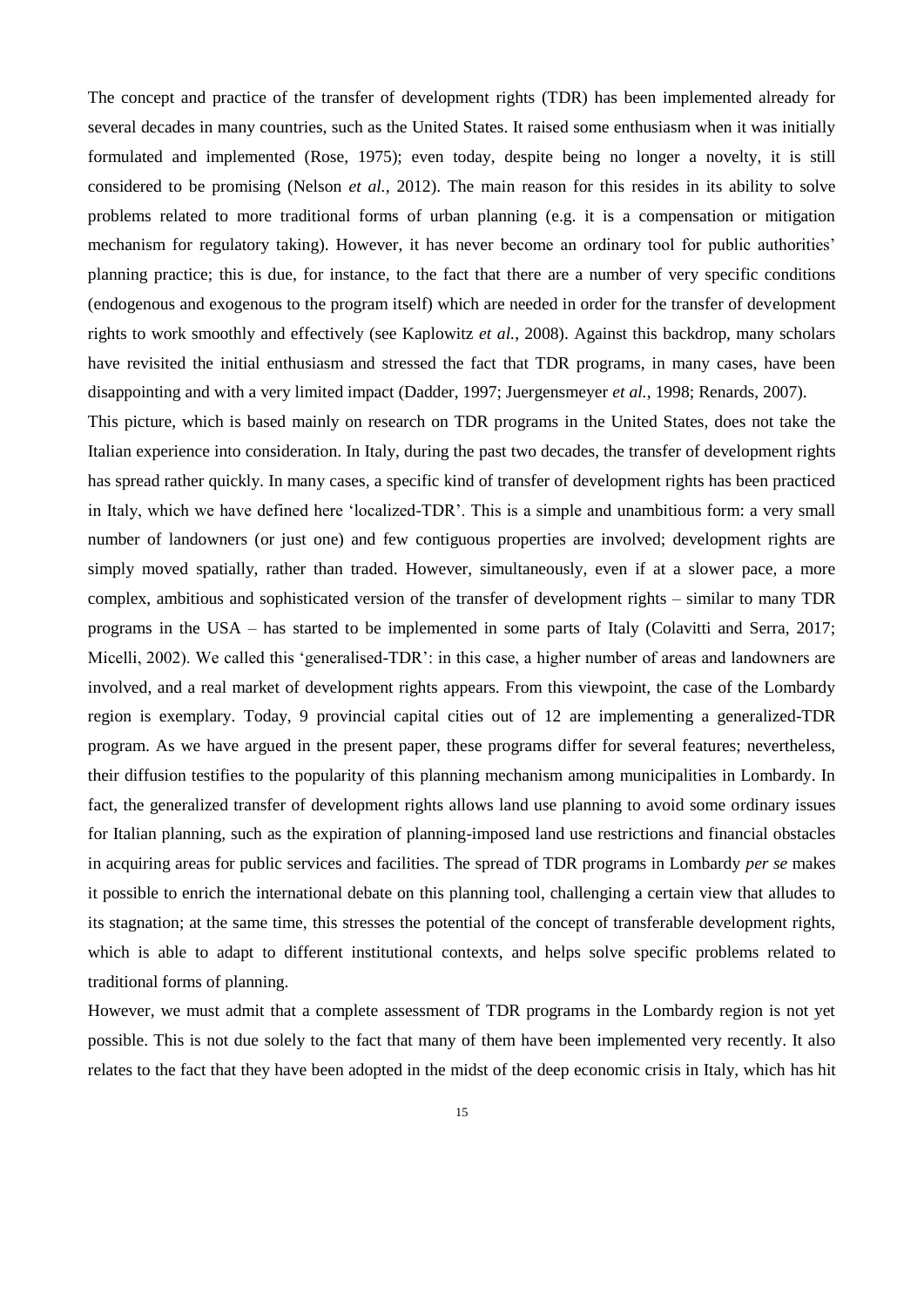the real estate market in particular. The crisis implies that, in the majority of cases, a very limited number of significant real estate operations have been carried on in recent years in the capital cities of Lombardy. Consequently, few development rights have been transferred. However, two major exceptions exist, which we have analysed in this paper. The first is the case of Cremona, a town in the southern, rural part of the region: a generalised transfer of development rights was adopted in 2002, before the crisis began; hence, it was able to operate in an 'ordinary' period. The TDR program of Cremona worked smoothly and efficiently; several development rights were transferred; and the Municipality was able to reach its goal of acquiring many areas for public facilities and services. The second exception is the case of Milano. The transfer of development rights started to operate in 2014. However, the relative buoyancy of the real estate market in Milano and clear signs of recovery from the crisis have allowed the TDR program to work smoothly. The analysis of these two 'successful' cases, together with the other examples in Lombardy, suggests that TDR programs can work efficiently in Italy under certain conditions. We are referring not only to 'external conditions', that is to the situation of the real estate market, whose buoyancy is a necessary success factor. We are referring to 'internal conditions' as well. In fact, some aspects of the current design of certain TDR programs seem to hinder their operation. Two hindering factors in particular emerged from our analysis. The first is the possibility to pay a fee instead of buying transferable rights from a sending area (this is the socalled 'monetization [*monetizzazione*]'. The second is the weak role of public authorities in linking the supply and demand of transferable development rights. On the contrary, other factors which have attracted a certain academic attention, such as the TDR Bank, do not seem to have a significant role in the effective operation of TDR programs in Italy.

Overall, the transfer of development rights appears to be a planning tool that might have a certain success in Italy when the economic crisis is over – in particular if it is designed 'correctly' in order to enhance its potential and avoid negative outcomes. This does not mean that the transfer of development rights will become the primary tool used by local administrations in implementing land use plans. As it has been convincingly argued by Micelli (2016), in fact, TDR programs in Italy are likely to remain a niche tool, to be used for specific areas and limited purposes, next to other more ordinary planning tools. Despite this fact, they appear to have a good potential, and might also be a driver of innovation in land use planning in Italy as testified by the case of Milano.

**References**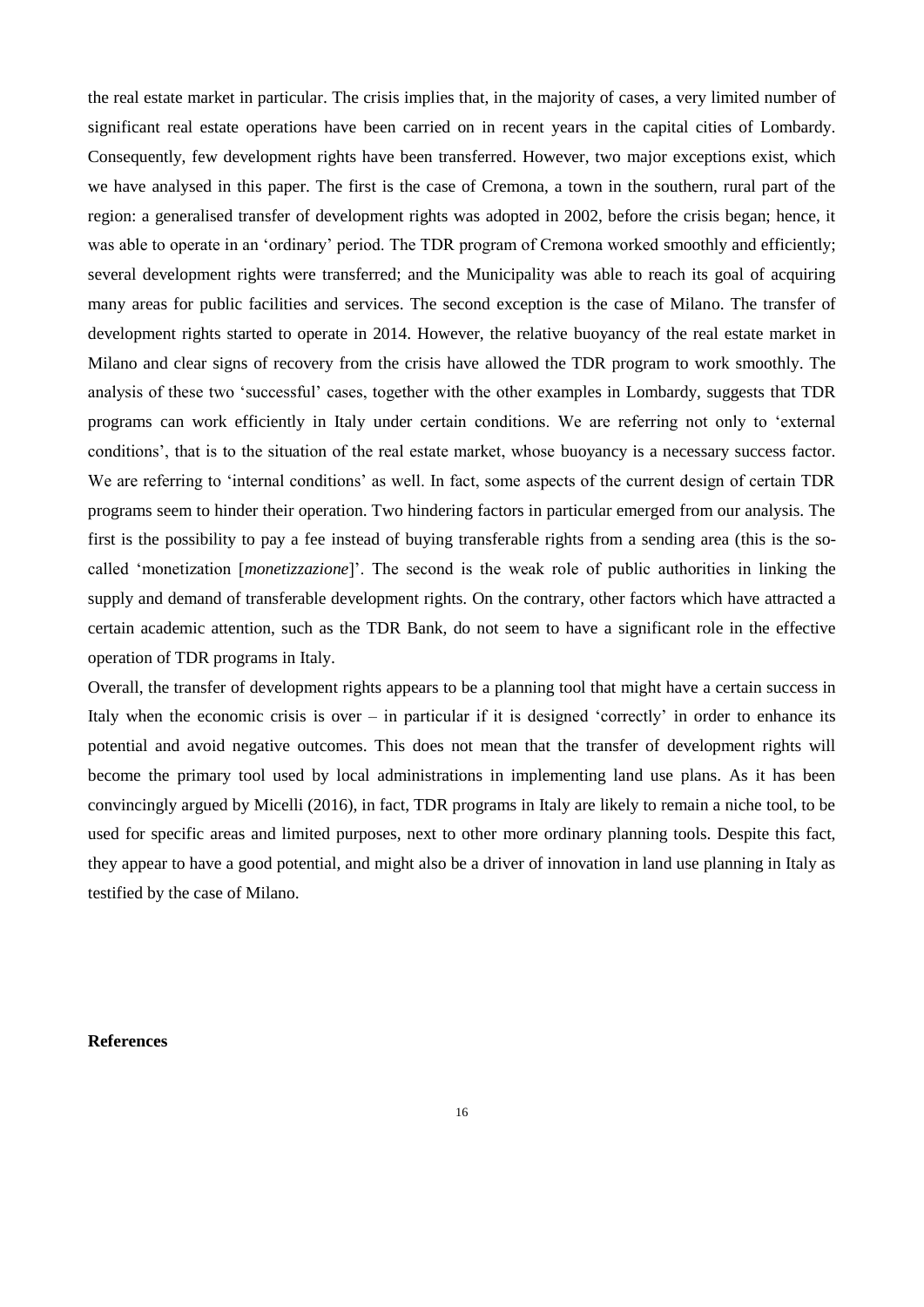- Agenzia delle Entrate, 2017. Osservatorio del mercato immobiliare. Volumi di Compravendita. Compravendite immobili residenziali. (The Revenue Agency). Available at: [http://www.agenziaentrate.gov.it/wps/content/Nsilib/Nsi/Documentazione/omi/Banche+dati/Volumi+di+](http://www.agenziaentrate.gov.it/wps/content/Nsilib/Nsi/Documentazione/omi/Banche+dati/Volumi+di+compravendita/) [compravendita/](http://www.agenziaentrate.gov.it/wps/content/Nsilib/Nsi/Documentazione/omi/Banche+dati/Volumi+di+compravendita/)
- Barrese, J.T., 1985. Efficiency and Equity Considerations in the Operation of Transfer of Development Rights Plans. *Land Economics*, 59 (2), 235-241. https://doi.org/0.2307/3146051.
- Camagni, R., 2014. Perequazione urbanistica 'estesa', rendita e finanziarizzazione immobiliare: un conflitto con l'equità e la qualità territoriale. *Scienze Regionali*, 13 (2), 29-44. https://doi.org/10.3280/SCRE2014- 002003.
- Camagni, R., 2015. Perequazione urbanistica estesa: riflessioni e valutazioni due anni dopo. *Archivio di Studi Urbani e Regionali*, 114, 164-166.
- Carlo, C., Wright, E.R., 1977. Transfer of Development Rights: A Remedy for Prior Excessive Subdivision. *UC Davis Law Review*, 10, 1-30.
- Carmichael, D.M., 1974. Transferable Development Rights as a Basis for Land Use Control. *Florida State University Law Review*, 2, 35-107
- Chiodelli, F., 2016. Equal treatment in land use planning: investigating the ethics of the transfer of development rights. *Scienze Regionali – Italian Journal of Regional Science*, 15 (1), 131-138. https://doi.org/10.3280/SCRE2016-001007.
- Chiodelli, F., Moroni, S., 2015. Corruption in land-use issues: a crucial challenge for planning theory and practice. *Town Planning Review*, 86(4), 437-455. https://doi.org/10.3828/tpr.2015.27
- Chiodelli, F. Moroni, S., 2016. Zoning-integrative and zoning-alternative transferable development rights: compensation, equity, efficiency. *Land Use Policy*, 52, 422-429. https://doi.org/10.1016/j.landusepol.2016.01.006
- Cho, C.J., 2002. The Korean growth-management programs: issues, problems and possible reforms. *Land Use Policy*, 19 (1), 13-27. [https://doi.org/10.1016/S0264-8377\(01\)00035-7.](https://doi.org/10.1016/S0264-8377(01)00035-7)
- Clinch J.P., O'Neill, E., 2010. Assessing the Relative Merits of Development Charges and Transferable Development Rights in an Uncertain World. *Urban Studies*, 47 (4), 891-911. Doi: 10.2307/43079879.
- Colavitti, A. M., Serra, S., 2017. The transfer of development rights as a tool for the urban growth containment: A comparison between the United States and Italy. *Papers in Regional Science*. [http://dx.doi.org/10.1111/pirs.12295.](http://dx.doi.org/10.1111/pirs.12295)
- Chomitz K.M., 2004. Transferable Development Rights and Forest Protection: An Exploratory Analysis. *International Regional Science Review*, 27 (3), 348-373. <https://doi.org/10.1177/0160017604266030>
- Costonis, J.J., 1973. Development Rights Transfer: An Exploratory Essay. *The Yale Law Journal*, 83: 75- 128. https://doi.org/10.2307/795319.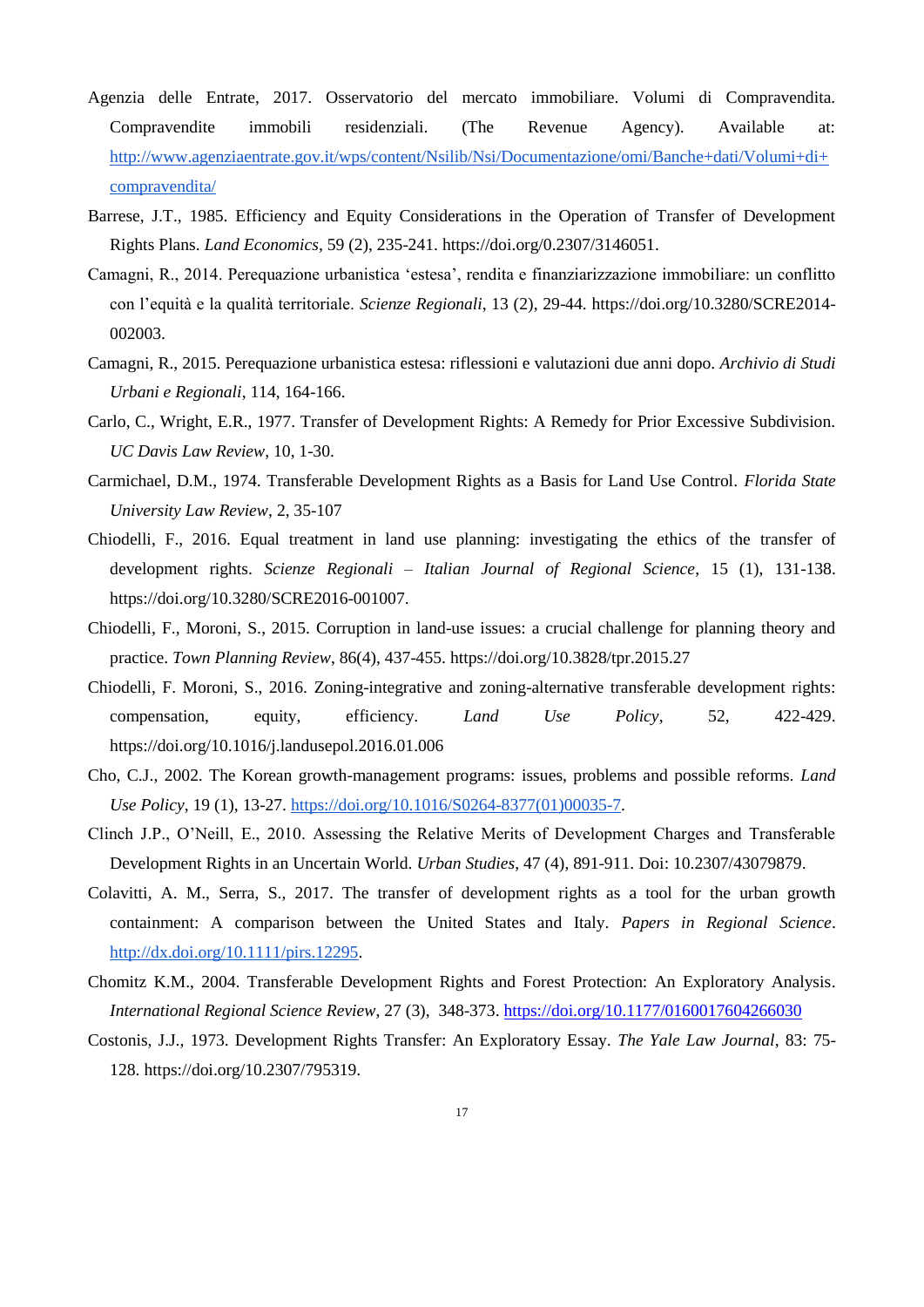Dadder, J.C., 1997. TDRs: great idea but questionable value. *The Appraisal Journal*, 65 (2), 133-142.

- De Carli, M. (ed.), 2012. *La libera circolazione dei diritti edificatori a Milano e altrove*. Milano: Franco Angeli.
- Gabriel, A., Freeman, D.B., 1986. Transferable development rights in urban Canada: a case study of Toronto. *East Lakes Geographer*, 21, 11-23.
- Gale, D.E., 1977. The transfer of development rights: some equity considerations, *Urban Law Annual*, 14 (1): 81-100.
- Giordano, M., 1987. Over-Stuffing the Envelope: The Problems with Creative Transfer of Development Rights. *Fordham Urban Law Journal*. 16 (1), 43-67.
- Goggi, G., 2014. Il PGT di Milano, perequazione, diritti edificatori e diritti dei cittadini. *Scienze Regionali*, 13 (2), 87-100. https://doi.org/10.3280/SCRE2014-002007.
- Henger, R., Bizer, K., 2010. Tradable planning permits for land-use control in Germany. *Land Use Policy*, 27, 843-852. [https://doi.org/10.1016/j.landusepol.2009.11.003.](https://doi.org/10.1016/j.landusepol.2009.11.003)
- Hin Li, L., Gan, L., 2013. Conserving the heritage in Chongqing by market forces: the feasibility of adopting TDR in China. *Journal of Cultural Heritage Management and Sustainable Development,* 3 (1), 18-34. [https://doi.org/10.1108/20441261311317383.](https://doi.org/10.1108/20441261311317383)
- Istat, 2013. Superfici delle unità amministrative a fini statistici. Retrieved from: <https://www.istat.it/it/archivio/82599>
- Istat, 2017. Popolazione residente al 1 gennaio 2017. Retrieved from: [http://dati.istat.it/Index.aspx?DataSetCode=DCIS\\_POPRES1&Lang=it](http://dati.istat.it/Index.aspx?DataSetCode=DCIS_POPRES1&Lang=it)
- Janssen-Jansen, L.B., 2008. Space for Space, a transferable development rights initiative for changing Dutch landscape. *Landscape and Urban Planning*, 87, 192-200. [https://doi.org/10.1016/j.landurbplan.2008.06.002.](https://doi.org/10.1016/j.landurbplan.2008.06.002)
- Jin, G.J., Dai, J., 2010. Discussion on Taiwan transfer of development right institution. *Urban Planning International*, 25 (4), 104–109
- Johnston, R.A., Madison, M.E., 1997. From Land marks to Landscapes: A Review of Current Practices in the Transfer of Development Rights. *Journal of the American Planning Association*, 63 (3), 365-378. [http://dx.doi.org/10.1080/01944369708975929.](http://dx.doi.org/10.1080/01944369708975929)
- Juergensmeyer, J. C., Nicholas, J.C., Leebrick, B.D., 1998. Transferable Development Rights and Alternatives After *Suitum*. *Urban Lawyer*, 30, 441-475.
- Kaplowitz, M.D., Machemer, P., Pruetz, R., 2008. Planner's experiences in managing growth using transferable development rights (TDR) in the Unites States. *Land Use Policy*, 25, 378-387. <https://doi.org/10.1016/j.landusepol.2007.07.004>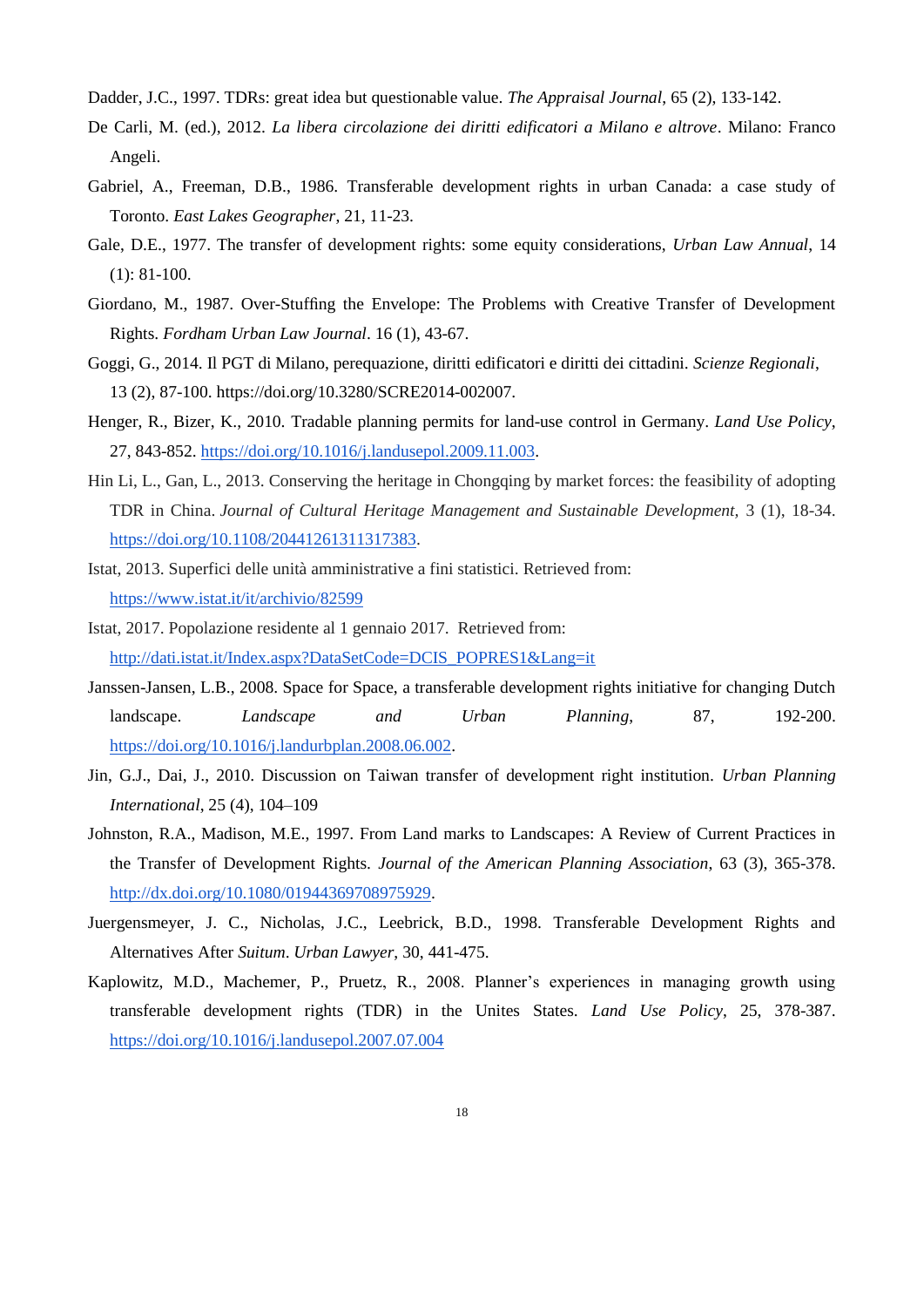- Linkous, E. R., 2016. Transfer of development rights in theory and practice: The restructuring of TDR to incentivize development. *Land Use Policy*, 51, 162-171. [https://doi.org/10.1016/j.landusepol.2015.10.031.](https://doi.org/10.1016/j.landusepol.2015.10.031)
- Lloyd, G., 1961. Transferable Density in Connection with Zoning. *Technical bulletin no.40*. Washington: Urban Land Institute.
- McConnell, V., Walls, M., 2009. U.S. Experience with Transferable Development Rights. *Review of Environmental Economics and Policy*, 3 (2), 288-303. [https://doi.org/10.1093/reep/rep008.](https://doi.org/10.1093/reep/rep008)
- Menghini, G., Gemperle, F., Seidl, I., Axhausen, K. W., 2015. Results of an agent-based market simulation for transferable development rights (TDR) in Switzerland. *Environment and Planning B: Planning and Design*, *42*(1), 157-183. [https://doi.org/10.1068%2Fb120066p.](https://doi.org/10.1068%2Fb120066p)
- Mengoli G. (2014). *Manuale di diritto urbanistico.* Milano: Giuffrè.
- Micelli, E., 2002. Development Rights Markets to Manage Urban Plans in Italy. *Urban Studies*, 39 (1), 141- 154. [https://doi.org/10.1080%2F00420980220099122.](https://doi.org/10.1080%2F00420980220099122)
- Micelli, E., 2004. *Perequazione urbanistica. Pubblico e privato per la trasformazione della città*. Venezia: Marsilio.
- Micelli, E., 2011. *La gestione dei piani. Perequazione, accordi, incentivi*. Marsilio, Venezia.
- Micelli, E., 2014. Cinque problemi intorno a perequazione, diritti edificatori e piani urbanistici. *Scienze regionali*, 3 (2), 9-28. https://doi.org/10.3280/SCRE2014- 002002.
- Micelli, E., 2016. I diritti edificatori per il governo del territorio: strumento generalizzato o tecnica di nicchia? *Scienze regionali*, 15 (1), 123-130. DOI: 10.3280/SCRE2016-001006
- Moore, A., 1975. Transferable Development Rights: An Idea Whose Time Has Come. In: Rose J.G. (Ed.), *The Transfer of Development Rights. A New Technique of Land Use Regulation*. Center for Urban Policy Research, New Brunswick, pp. 221-232 and 337-341.
- Moroni, S., 2012. Diritti edificatori trasferibili e regole d'uso del suolo. Appunti in margine ad un libro di Ezio Micelli. *Scienze Regionali*, 11 (3), 123-134. [http://doi.org/10.3280/SCRE2012-003007,](http://doi.org/10.3280/SCRE2012-003007)
- Moroni. S., 2014. Considerazioni critiche su diritti e indici di edificazione. *Scienze Regionali*, 13 (2), 59-72. [http://dx.doi.org/10.3280/SCRE2014-002005.](http://dx.doi.org/10.3280/SCRE2014-002005)
- Nelson, A.C., Pruetz, R., Woodruff, D., Nicholas, J.C., Juergensmeyer, J.C., Witten, J., 2012. *The TDR Handbook. Designing and Implementing Transfer of Development Rights Programs*. Washington: Island Press.
- Pizor, P., 1986. Making TDR Work: A Study of Program Implementation. *Journal of the American Planning Association*, 52(2), 203-211. [http://dx.doi.org/10.1080/01944368608976620.](http://dx.doi.org/10.1080/01944368608976620)
- Pruetz R., Pruetz, E., 2007. Transfer of Development Rights Turns 40. *Planning & Environment Law*, 59 (6), 3-11. [http://dx.doi.org/10.1080/15480755.2007.10394447.](http://dx.doi.org/10.1080/15480755.2007.10394447)